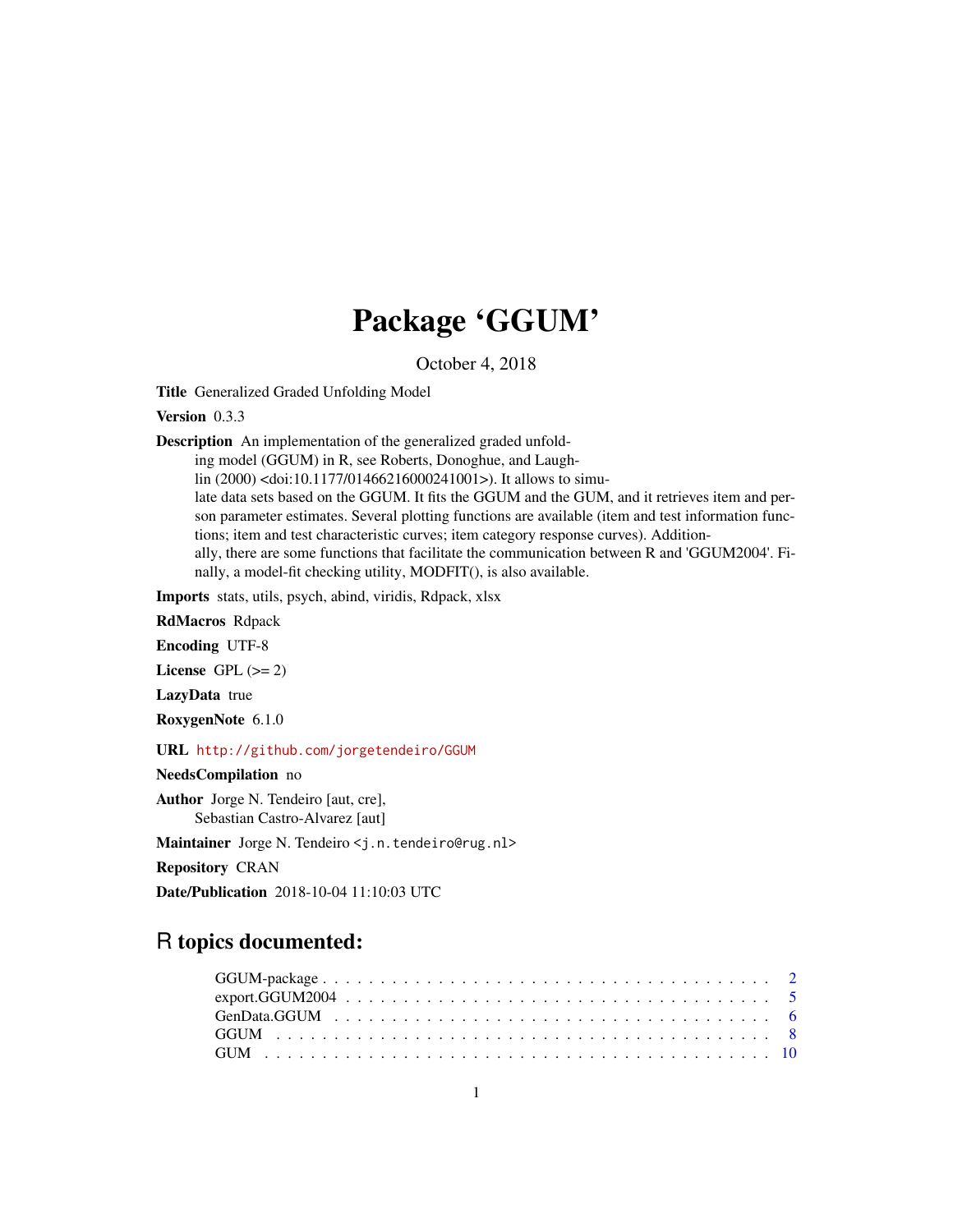## <span id="page-1-0"></span>2 GGUM-package

| Index |  |
|-------|--|

GGUM-package *GGUM*

## Description

The GGUM package fits the generalized graded response model (GGUM; Roberts et al., 1996, 2000). It is based on marginal maximum likelihood (Roberts et al., 2000) to estimate the item parameters and an estimated a posteriori (EAP) method to estimate the person parameters.

The GGUM is defined by

$$
P(Z_i = z | \theta_n) = \frac{f(z) + f(M - z)}{\sum_{w=0}^{C} [f(w) + f(M - w)]},
$$

$$
f(w) = exp \left\{ \alpha_i \left[ w(\theta_n - \delta_i) - \sum_{k=0}^w \tau_{ik} \right] \right\},\,
$$

where:

- The subscripts  $i$  and  $n$  identify the item and person, respectively.
- $z = 0, \ldots, C$  denotes the observed answer response.
- $M = 2C + 1$  is the number of subjective response options minus 1.
- $\theta_n$  is the latent trait score for person *n*.
- $\alpha_i$  is the item slope (discrimination).
- $\delta_i$  is the item location.
- $\tau_{ik}$  ( $k = 1, \ldots, M$ ) are the threshold parameters.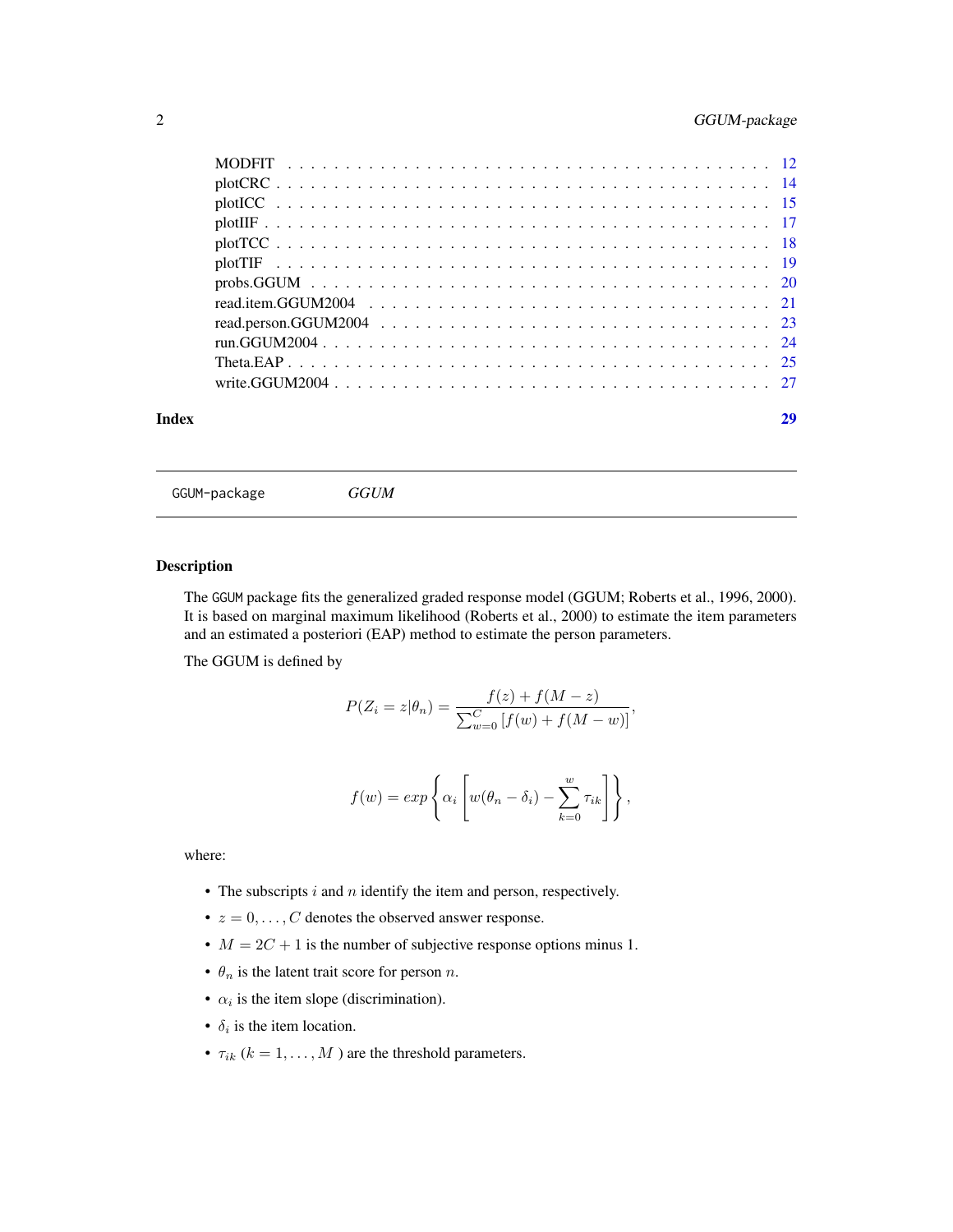<span id="page-2-0"></span>Parameter  $\tau_{i0}$  is arbitrarily constrained to zero and the threshold parameters are constrained to symmetry around zero, that is,  $\tau_{i(C+1)} = 0$  and  $\tau_{iz} = -\tau_{i(M-z+1)}$  for  $z \neq 0$ .

This package produces comparable results to the ones based on the GGUM2004 program (Roberts et al., 2000; Roberts et al., 2006), for the GUM (Model 3 in GGUM2004) and the GGUM (Model 8 in GGUM2004). For those accustomed to using GGUM2004, this packages provides a useful set of functions that allow exporting data and code to GGUM2004, running GGUM2004, and retrieving the parameter estimates. Thus, if desired, one can run GGUM2004 and retrieve the results completely from within the R environment.

Versions:

- Version 0.3.1 (January 2018)
- Version 0.3.2 (July 2018)

Fixed a bug related to data preprocessing (removing response patterns with all-disagree answers). Many thanks to JB Duck-Mayr for offering a fix in GitHub, and also to Michael Hermann who independently spotted the same issue (for dichotomous data).

#### Details

| Package: | GGUM                   |
|----------|------------------------|
| Type:    | Package                |
| Version: | 0.3.2                  |
| Date:    | 2018-07-04             |
| License: | GPL Version 2 or later |

The GGUM package contains useful functions, summarized below:

• Fitting the GUM/GGUM:

| Function     | <b>Description</b>                        |
|--------------|-------------------------------------------|
| GenData.GGUM | Generate data from the GUM/GGUM           |
| probs.GGUM   | Compute model probabilities for the GGUM  |
| <b>GUM</b>   | Fit the GUM                               |
| <b>GGUM</b>  | Fit the GGUM                              |
| MODFIT       | MODFIT for the GGUM                       |
| Theta.EAP    | Estimate thetas and their SEs (GUM, GGUM) |

• Plots:

| Function | <b>Description</b>                        |
|----------|-------------------------------------------|
| plotCRC  | Plot item category response curves (CRCs) |
| plotICC  | Plot item characteristic curves (ICCs)    |
| plotIIF  | Plot item information functions (IIFs)    |
| plotTCC  | Plot test characteristic curve (TCC)      |
| plotTIF  | Plot test information function (TIF)      |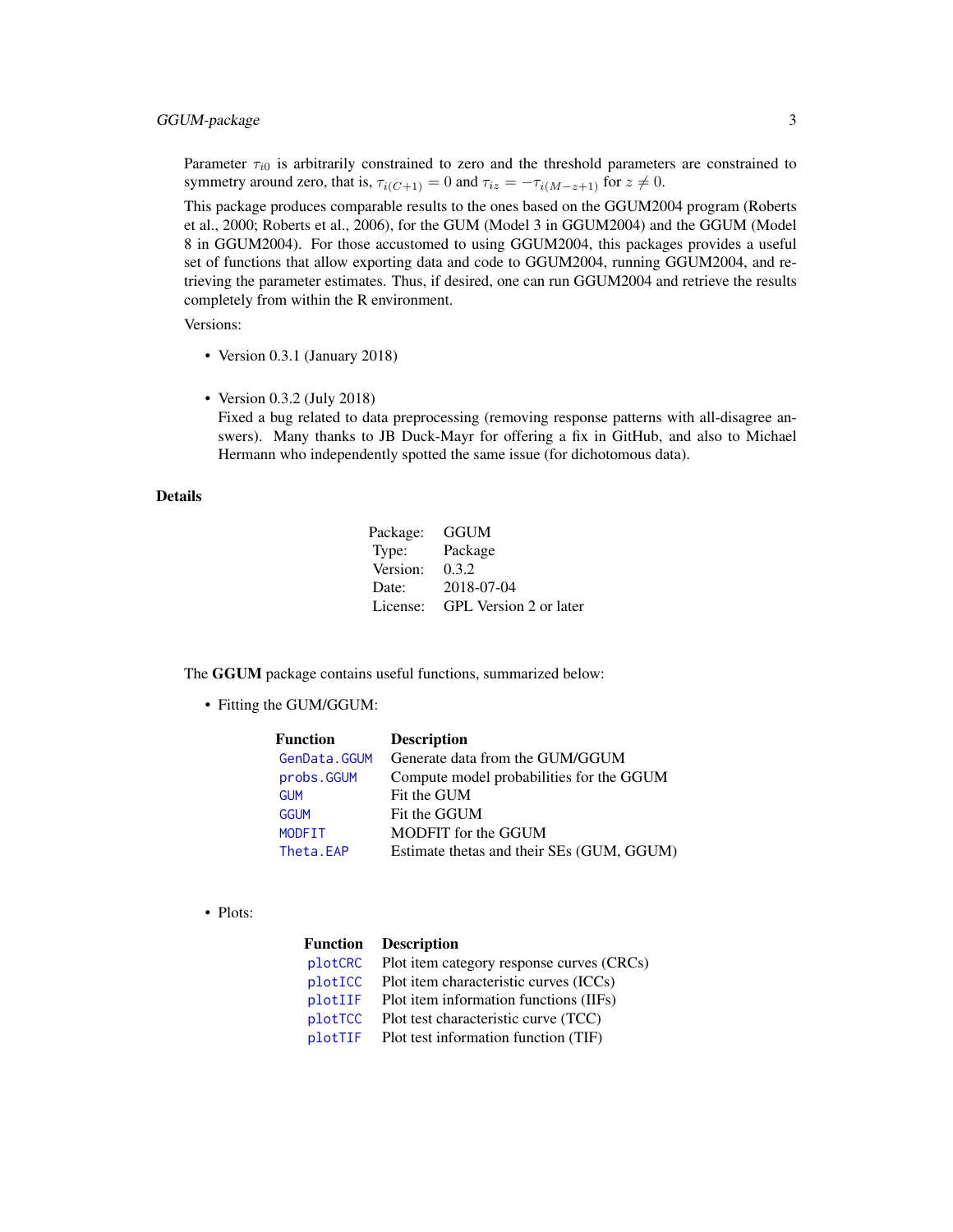• GGUM2004 interface:

| <b>Function</b>      | <b>Description</b>                                       |
|----------------------|----------------------------------------------------------|
| export.GGUM2004      | Exports data in GGUM2004 friendly format                 |
| write.GGUM2004       | Writes a command file for GGUM2004                       |
| run.GGUM2004         | Call GGUM2004 and import the estimated parameters into R |
| read.item.GGUM2004   | Read GGUM2004 item estimates into R                      |
| read.person.GGUM2004 | Read GGUM2004 person estimates into R                    |

- Available methods for objects of class "GGUM":
	- plot() print() summary()

## Author(s)

Maintainer: Jorge N. Tendeiro <j.n.tendeiro@rug.nl>

Authors:

• Sebastian Castro-Alvarez <secastroal@gmail.com>

#### References

Roberts JS, Laughlin JE (1996). "A unidimensional item response theory model for unfolding responses from a graded disagree-agree response scale." *Applied Psychological Measurement*, 20, 231-255.

Roberts JS, Donoghue JR, Laughlin JE (2000). "A general item response theory model for unfolding unidimensional polytomous responses." *Applied Psychological Measurement*, 24, 3-32.

Roberts JS, Fang H, Cui W, Wang Y (2006). "GGUM2004: A Windows-Based Program to Estimate Parameters in the Generalized Graded Unfolding Model." *Applied Psychological Measurement*, 30, 64-65.

#### See Also

Useful links:

• <http://github.com/jorgetendeiro/GGUM>

## Examples

```
## Not run:
# Example 1 - Same value C across items:
# Generate data:
gen1 <- GenData.GGUM(2000, 10, 2, seed = 125)
# Fit the GGUM:
fit1 <- GGUM(gen1$data, 2)
th1 <- Theta.EAP(fit1)
```
<span id="page-3-0"></span>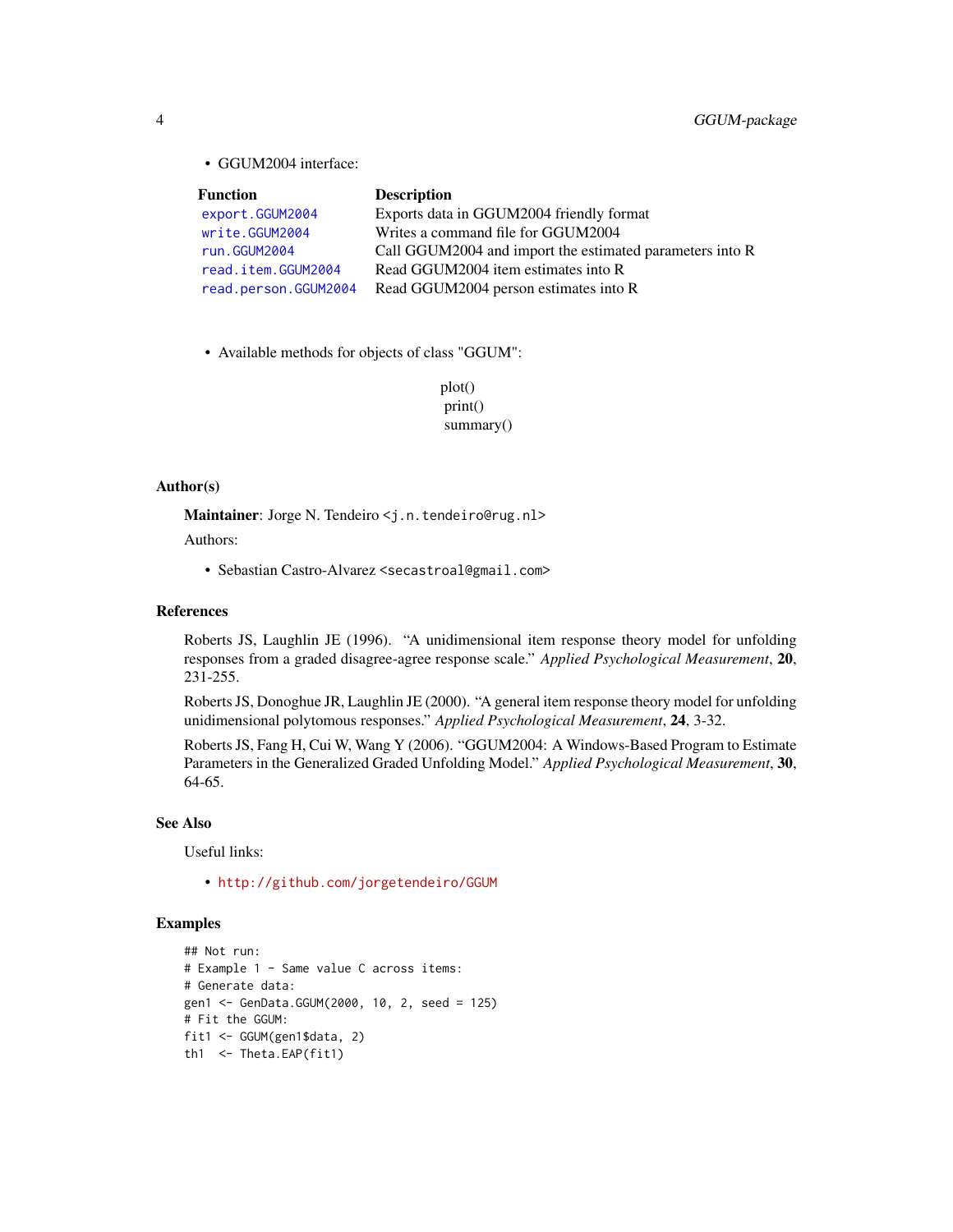```
# Plot the test information function:
plotTIF(fit1, th1)
# Check model fit:
MOD.res <- MODFIT(fit1)
# Example 2 - Different C across items:
# Generate data:
set.seed(1); C \leq sample(3:5, 10, replace = TRUE)
I < -10gen2 <- GenData.GGUM(2000, I, C, seed = 125)
# Fit the GGUM:
fit2 <- GGUM(gen2$data, C)
th2 <- Theta.EAP(fit2)
# Plot item information functions for items 1 and 3:
plotIIF(fit2, th2, items = c(1, 3))
# Example 3 - Fit GGUM using GGUM2004:
# Assuming the installation directory is C:/GGUM2004, then do this:
# Export data to GGUM2004:
export.GGUM2004(gen2$data)
# Write command file:
write.GGUM2004(I, C)
# Run GGUM2004:
res.GGUM2004 <- run.GGUM2004()
## End(Not run)
```
<span id="page-4-1"></span>export.GGUM2004 *Exports data in 'GGUM2004' friendly format*

## Description

export.GGUM2004 exports the data from R to a text file according to the format required by 'GGUM2004'

## Usage

```
export.GGUM2004(data, data.file = "data", data.dir = tempdir())
```
#### Arguments

| data      | The R data matrix to be exported.                                                                                                                                                                                                                     |
|-----------|-------------------------------------------------------------------------------------------------------------------------------------------------------------------------------------------------------------------------------------------------------|
| data.file | A character string defining the name of the data file. No file extension is re-<br>quired.                                                                                                                                                            |
| data.dir  | A character string defining the path to the directory where the data file (possi-<br>bly exported by function export. GGUM2004) is stored. By default a temporary<br>directory is used, but the user can naturally specify a directory of her choice. |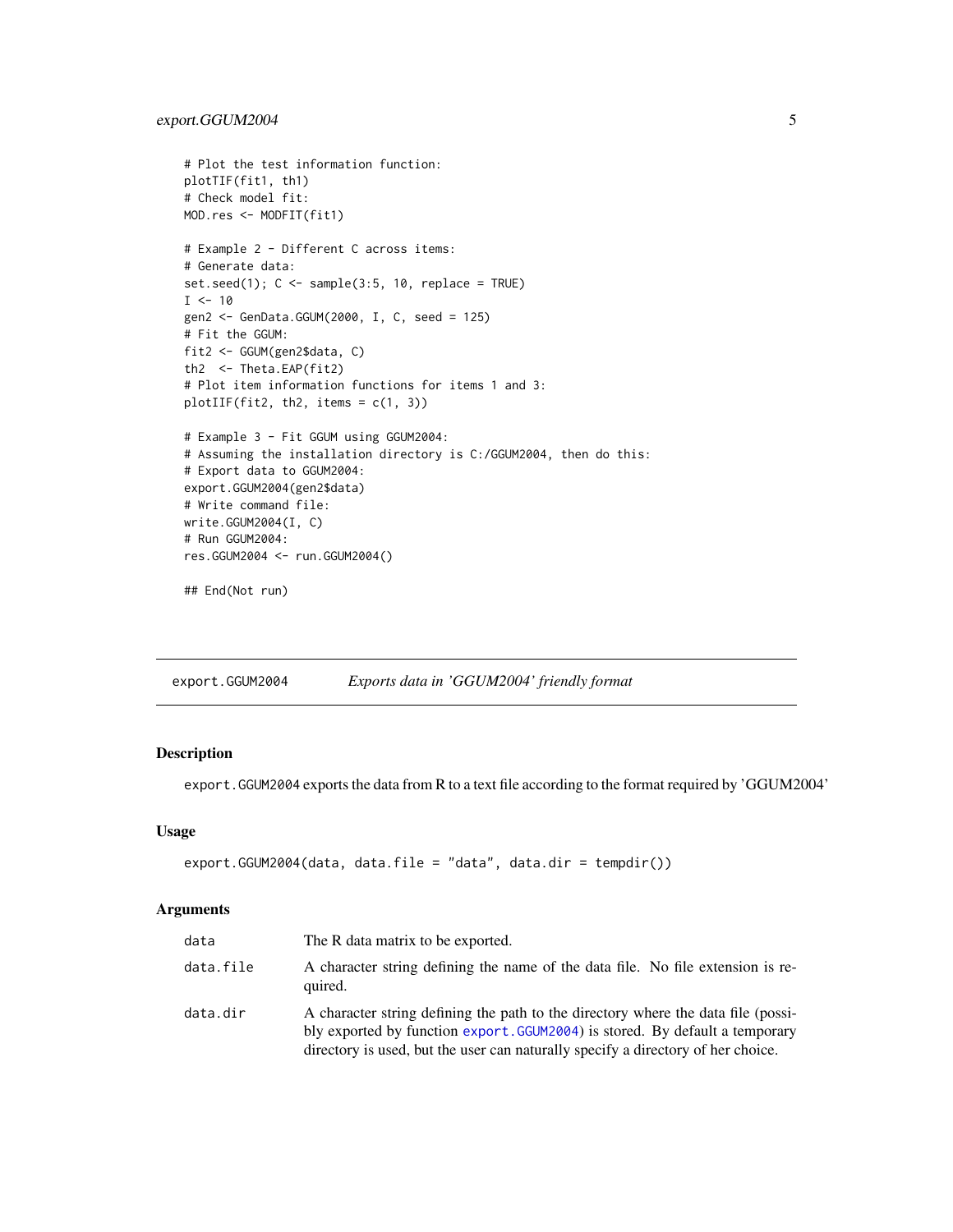## <span id="page-5-0"></span>Details

This function exports the R matrix data in 'GGUM2004' (Roberts, Donoghue, & Laughlin, 2000; Roberts et al., 2006) friendly format. This data file is to be used together with a 'GGUM2004' command script (or using the GUI itself, of course). 'GGUM2004' may be executed directly or may be called from R, see [run.GGUM2004](#page-23-1).

By experience, we noticed that long directory paths (especially if spaces are included) make 'GGUM2004' fail to execute with error file not found. Therefore, a good advice is to choose data.dir wisely (short paths, no spaces).

Observe that this function is optimized for the Windows operating system because 'GGUM2004' is a Windows program.

#### Author(s)

Jorge N. Tendeiro, <j.n.tendeiro@rug.nl>

## References

Roberts JS, Donoghue JR, Laughlin JE (2000). "A general item response theory model for unfolding unidimensional polytomous responses." *Applied Psychological Measurement*, 24, 3-32.

Roberts JS, Fang H, Cui W, Wang Y (2006). "GGUM2004: A Windows-Based Program to Estimate Parameters in the Generalized Graded Unfolding Model." *Applied Psychological Measurement*, 30, 64-65.

#### Examples

```
# Generate data:
C \leq -c(3, 3, 3, 5, 5, 5)I \le -6gen <- GenData.GGUM(750, I, C, seed = 125)
# Export data to 'GGUM2004':
export.GGUM2004(gen$data)
```
<span id="page-5-1"></span>GenData.GGUM *Generate data from the GUM/GGUM*

#### Description

GenData.GGUM generates all model parameters (items and persons) and item scores.

#### Usage

```
GenData.GGUM(N, I, C, model = "GGUM", seed = 123)
```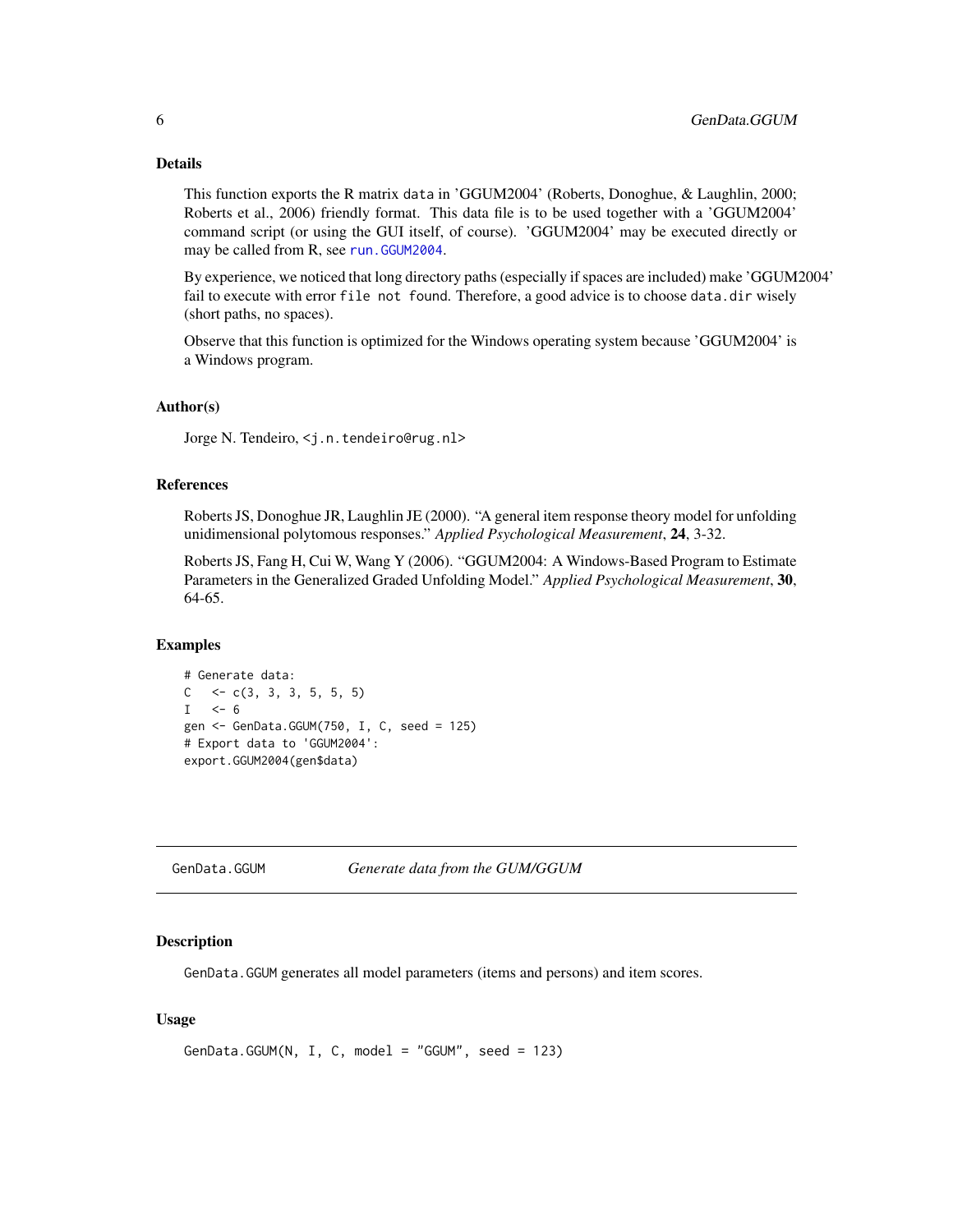## Arguments

| N            | Number of persons (rows).                                                                                                                                                                                                                               |
|--------------|---------------------------------------------------------------------------------------------------------------------------------------------------------------------------------------------------------------------------------------------------------|
| $\mathsf{T}$ | Number of items (columns).                                                                                                                                                                                                                              |
| C            | $C$ is the number of observable response categories minus 1 (i.e., the item scores<br>will be in the set $\{0, 1, , C\}$ ). It should either be a vector of I elements or a<br>scalar. In the latter, case it is assumed that $C$ applies to all items. |
| model        | A string identifying the model. Possible values are "GUM" or "GGUM" (de-<br>fault).                                                                                                                                                                     |
| seed         | An integer, allowing the user to control the generation process (for replication<br>purposes).                                                                                                                                                          |

## Value

The function returns a list with five elements:

| alpha.gen | The discrimination parameters.                                                                                           |
|-----------|--------------------------------------------------------------------------------------------------------------------------|
| delta.gen | The difficulty parameters.                                                                                               |
| taus.gen  | The threshold parameters.                                                                                                |
| theta.gen | The person parameters.                                                                                                   |
| data      | The (NxI) data matrix. The item scores are coded $0, 1, , C$ for an item with<br>$(C+1)$ observable response categories. |

## Details

The generalized graded unfolding model (GGUM; Roberts & Laughlin, 1996; Roberts et al., 2000) is given by

$$
P(Z_i = z | \theta_n) = \frac{f(z) + f(M - z)}{\sum_{w=0}^{C} [f(w) + f(M - w)]},
$$

$$
f(w) = exp \left\{ \alpha_i \left[ w(\theta_n - \delta_i) - \sum_{k=0}^w \tau_{ik} \right] \right\},\,
$$

where:

- The subscripts  $i$  and  $n$  identify the item and person, respectively.
- $z = 0, \ldots, C$  denotes the observed answer response.
- $M = 2C + 1$  is the number of subjective response options minus 1.
- $\theta_n$  is the latent trait score for person *n*.
- $\alpha_i$  is the item slope (discrimination).
- $\delta_i$  is the item location.
- $\tau_{ik}$  ( $k = 1, \ldots, M$ ) are the threshold parameters.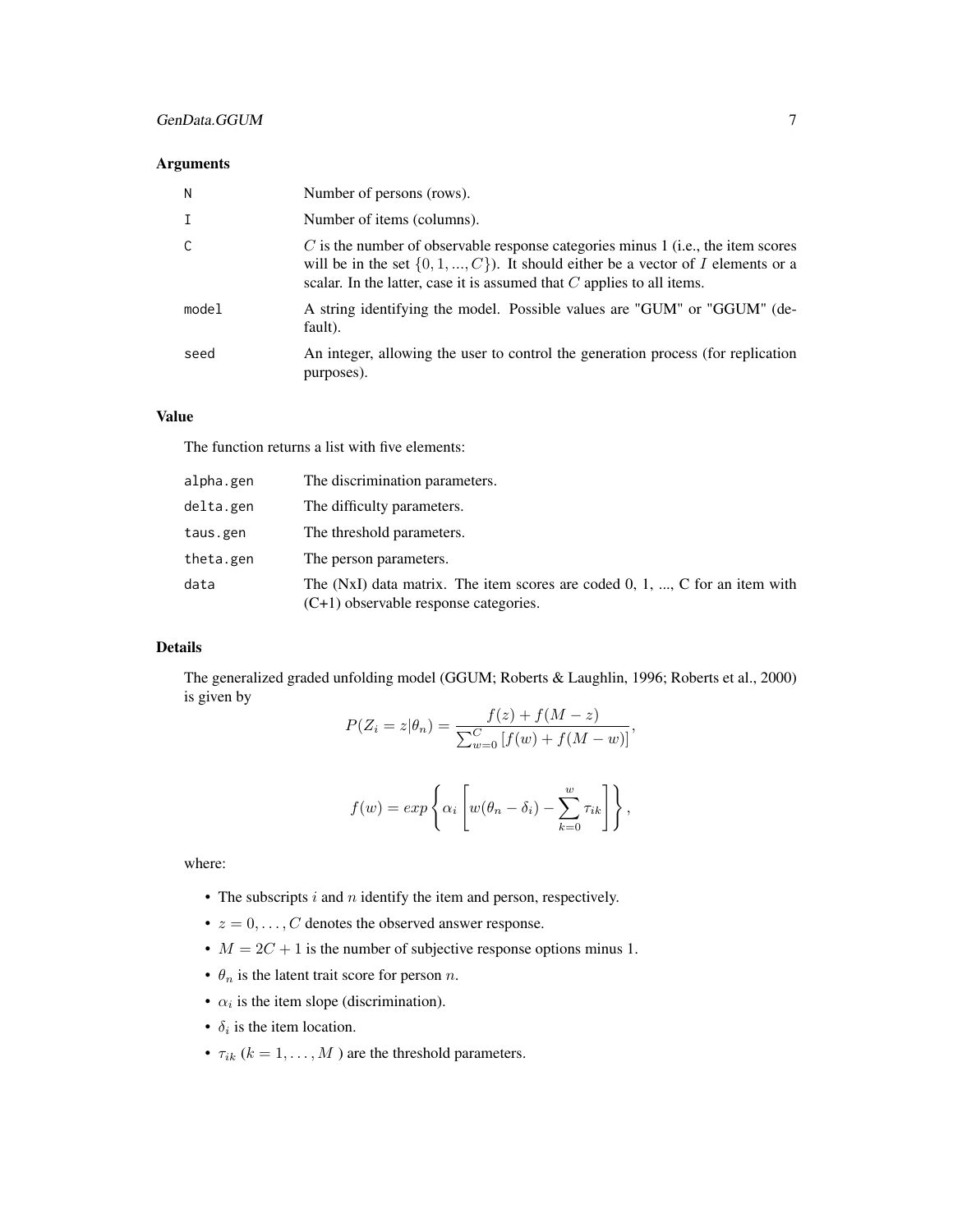<span id="page-7-0"></span>Parameter  $\tau_{i0}$  is arbitrarily constrained to zero and the threshold parameters are constrained to symmetry around zero, that is,  $\tau_{i(C+1)} = 0$  and  $\tau_{iz} = -\tau_{i(M-z+1)}$  for  $z \neq 0$ .

Parameters  $\alpha_i$  are randomly uniformly drawn from the (.5, 2) interval. Parameters  $\delta_i$  are randomly drawn from the standard normal distribution bounded between  $-2$  and 2. The threshold parameters are generated following the same procedure of Roberts, Donoghue, and Laughlin (2002). Finally, the person parameters are randomly drawn from the standard normal distribution.

If model = "GUM" the data based on the GUM (Roberts and Laughlin, 1996) model are generated. The GUM is a constrained version of the GGUM, where all discrimination parameters are equal to 1 and the item thresholds are shared by all items.

## Author(s)

Jorge N. Tendeiro, <j.n.tendeiro@rug.nl>

#### Examples

```
gen1 <- GenData.GGUM(500, 10, 5, seed = 456)
gen1$data # Retrieve the data.
gen1$alpha.gen # The discrimination parameters.
```
# Generate data based on items varying in the number of observable response categories: gen2 <- GenData.GGUM(500, 5, c(5, 5, 5, 4, 4), seed = 789)

<span id="page-7-1"></span>

GGUM *Fit the generalized graded unfolding model (GGUM)*

#### Description

GGUM estimates all item parameters for the GGUM.

#### Usage

```
GGUM(data, C, SE = TRUE, precision = 4, N.nodes = 30,max.outer = 60, max.inner = 60, tol = 0.001)
```
#### Arguments

| data      | The $N \times I$ data matrix. The item scores are coded $0, 1, \ldots, C$ for an item with<br>$(C+1)$ observable response categories.                                                                                                                   |
|-----------|---------------------------------------------------------------------------------------------------------------------------------------------------------------------------------------------------------------------------------------------------------|
| C         | $C$ is the number of observable response categories minus 1 (i.e., the item scores<br>will be in the set $\{0, 1, , C\}$ ). It should either be a vector of I elements or a<br>scalar. In the latter case, it is assumed that $C$ applies to all items. |
| <b>SE</b> | Logical value: Estimate the standard errors of the item parameter estimates?<br>Default is TRUE.                                                                                                                                                        |
| precision | Number of decimal places of the results (default $= 4$ ).                                                                                                                                                                                               |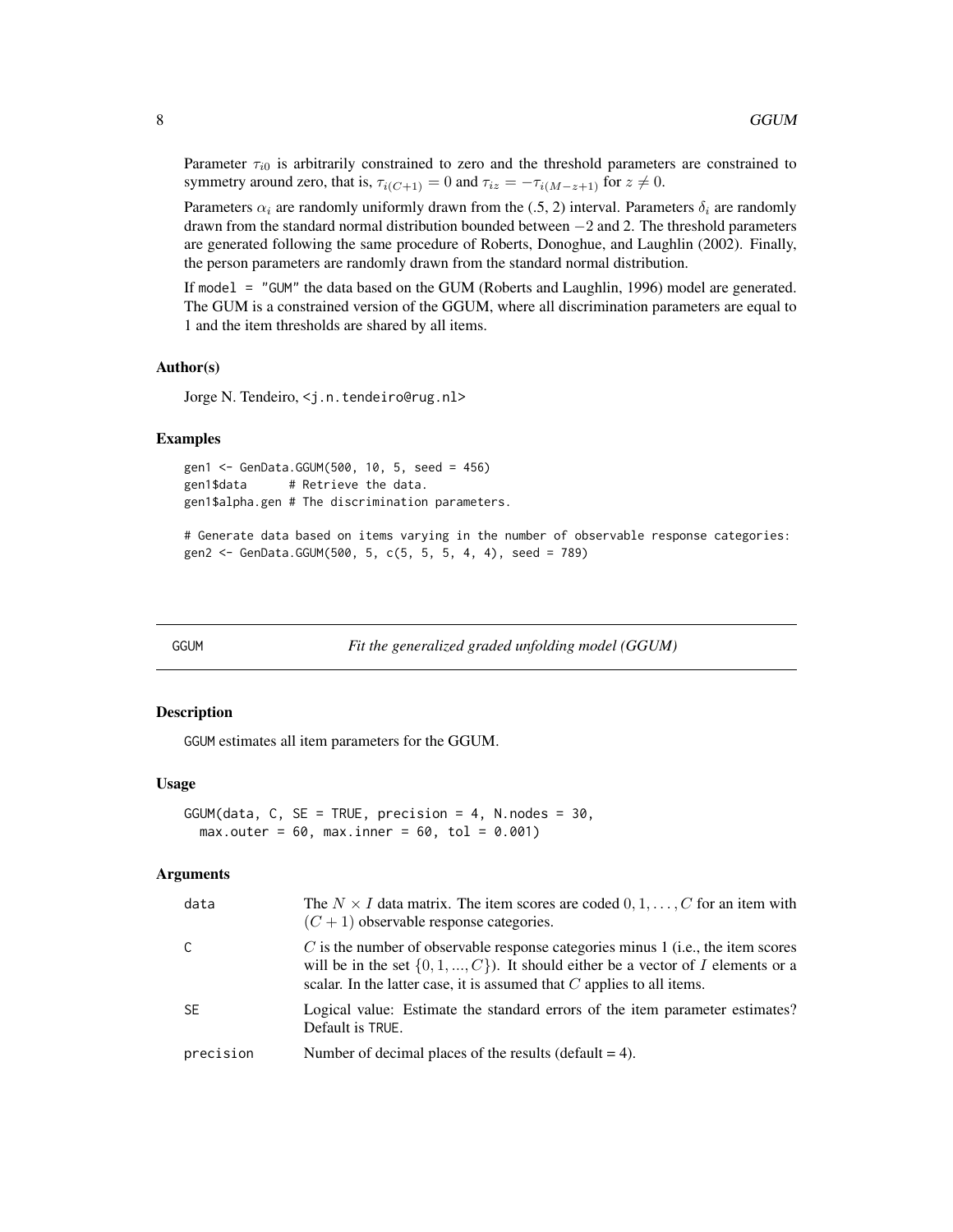| N.nodes   | Number of nodes for numerical integration (default $=$ 30). |
|-----------|-------------------------------------------------------------|
| max.outer | Maximum number of outer iterations (default $= 60$ ).       |
| max.inner | Maximum number of inner iterations (default $= 60$ ).       |
| tol       | Convergence tolerance (default $= .001$ ).                  |

## Value

The function returns a list (an object of class GGUM) with 12 elements:

| data                     | Data matrix.                                                                                     |
|--------------------------|--------------------------------------------------------------------------------------------------|
| C                        | Vector $C$ .                                                                                     |
| alpha                    | The estimated discrimination parameters for the GGUM.                                            |
| delta                    | The estimated difficulty parameters.                                                             |
| taus                     | The estimated threshold parameters.                                                              |
| <b>SE</b>                | The standard errors of the item parameters estimates.                                            |
| rows.rm                  | Indices of rows removed from the data before fitting the model, due to complete<br>disagreement. |
| N.nodes                  | Number of nodes for numerical integration.                                                       |
| tol.conv                 | Loss function value at convergence (it is smaller than tol upon convergence).                    |
| iter.inner               | Number of inner iterations (it is equal to 1 upon convergence).                                  |
| model<br>InformationCrit | Model fitted.                                                                                    |
|                          | Logiizalizaci number of model peremeters. AIC PIC CAIC                                           |

Loglikelihood, number of model parameters, AIC, BIC, CAIC.

## Details

The generalized graded unfolding model (GGUM; Roberts & Laughlin, 1996; Roberts et al., 2000) is given by

$$
P(Z_i = z | \theta_n) = \frac{f(z) + f(M - z)}{\sum_{w=0}^{C} [f(w) + f(M - w)]},
$$

$$
f(w) = exp\left\{\alpha_i \left[w(\theta_n - \delta_i) - \sum_{k=0}^{w} \tau_{ik}\right]\right\},\
$$

where:

- The subscripts  $i$  and  $n$  identify the item and person, respectively.
- $z = 0, \ldots, C$  denotes the observed answer response.
- $M = 2C + 1$  is the number of subjective response options minus 1.
- $\theta_n$  is the latent trait score for person *n*.
- $\alpha_i$  is the item slope (discrimination).
- $\delta_i$  is the item location.
- $\tau_{ik}$  ( $k = 1, \ldots, M$ ) are the threshold parameters.

Parameter  $\tau_{i0}$  is arbitrarily constrained to zero and the threshold parameters are constrained to symmetry around zero, that is,  $\tau_{i(C+1)} = 0$  and  $\tau_{iz} = -\tau_{i(M-z+1)}$  for  $z \neq 0$ .

The marginal maximum likelihood algorithm of Roberts et al. (2000) was implemented.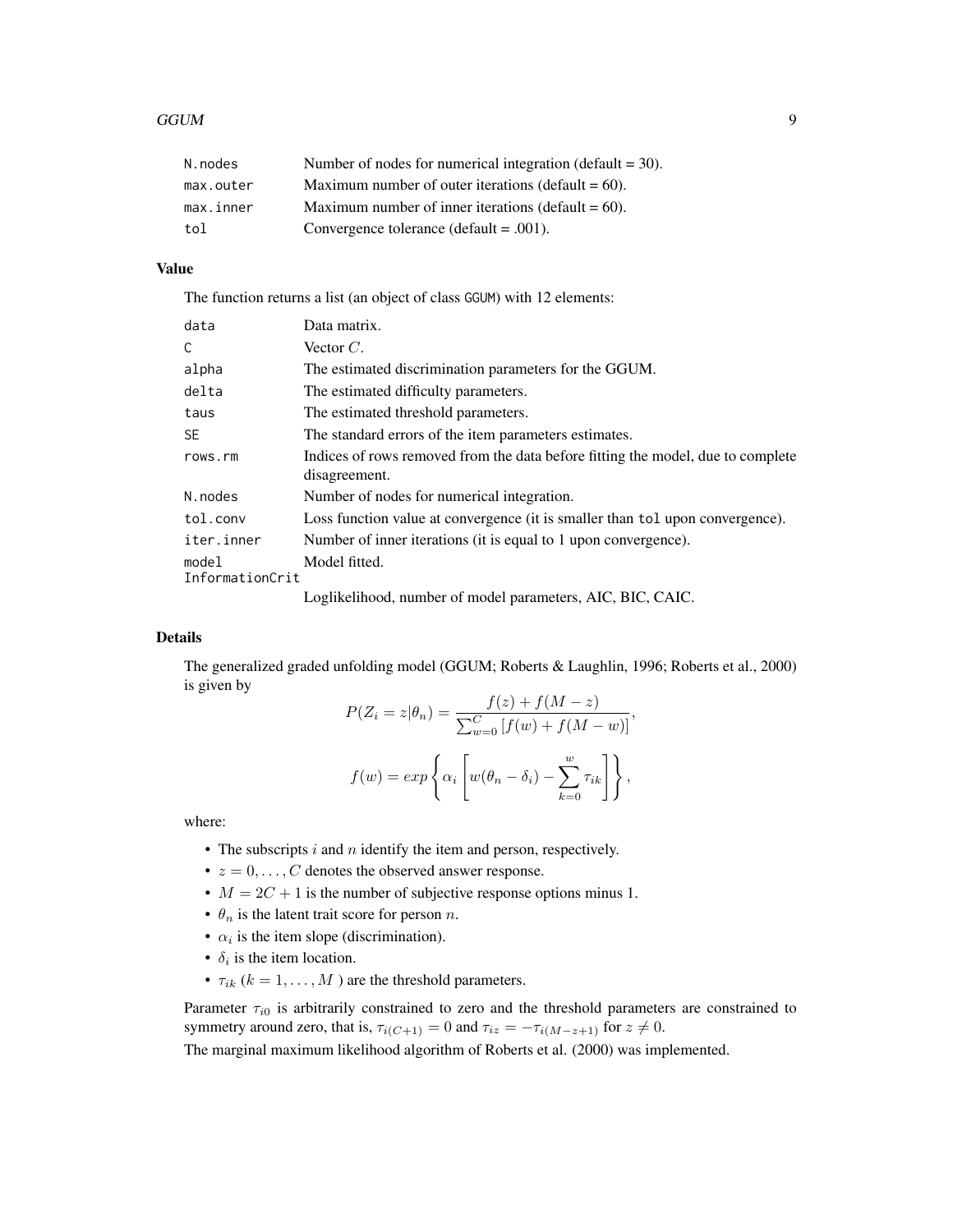## <span id="page-9-0"></span>Author(s)

Jorge N. Tendeiro, <j.n.tendeiro@rug.nl>

## References

Roberts JS, Laughlin JE (1996). "A unidimensional item response theory model for unfolding responses from a graded disagree-agree response scale." *Applied Psychological Measurement*, 20, 231-255.

Roberts JS, Donoghue JR, Laughlin JE (2000). "A general item response theory model for unfolding unidimensional polytomous responses." *Applied Psychological Measurement*, 24, 3-32.

## Examples

```
## Not run:
# Example 1 - Same value C across items:
# Generate data:
gen1 <- GenData.GGUM(2000, 10, 2, seed = 125)
# Fit the GGUM:
fit1 <- GGUM(gen1$data, 2)
# Compare true and estimated item parameters:
cbind(gen1$alpha, fit1$alpha)
cbind(gen1$delta, fit1$delta)
cbind(c(gen1$taus[, 4:5]), c(fit1$taus[, 4:5]))
# Example 2 - Different C across items:
# Generate data:
set.seed(1); C \leq sample(3:5, 10, replace = TRUE)
gen2 <- GenData.GGUM(2000, 10, C, seed = 125)
# Fit the GGUM:
fit2 <- GGUM(gen2$data, C)
# Compare true and estimated item parameters:
cbind(gen2$alpha, fit2$alpha)
cbind(gen2$delta, fit2$delta)
cbind(c(gen2$taus[, 7:11]), c(fit2$taus[, 7:11]))
```
## End(Not run)

<span id="page-9-1"></span>GUM *Fit the graded unfolding model (GUM)*

#### Description

GUM estimates all item parameters for the GUM.

## Usage

```
GUM(data, C, SE = TRUE, precision = 4, N.nodes = 30,max.outer = 60, max.inner = 60, tol = 0.001)
```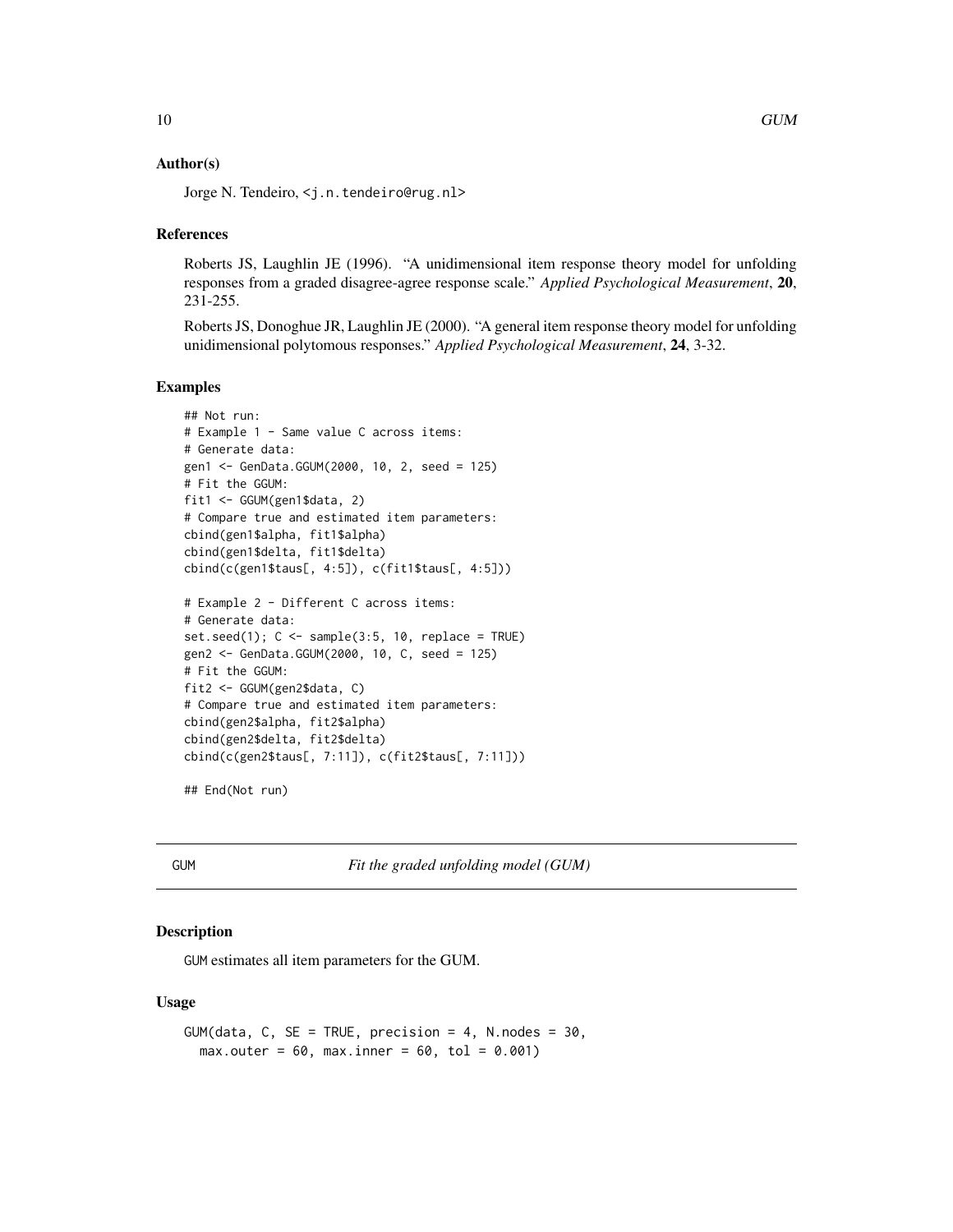#### <span id="page-10-0"></span> $GUM$  11

## **Arguments**

| data      | The $N \times I$ data matrix. The item scores are coded $0, 1, \ldots, C$ for an item with<br>$(C+1)$ observable response categories.                                                                                                                 |
|-----------|-------------------------------------------------------------------------------------------------------------------------------------------------------------------------------------------------------------------------------------------------------|
|           | $C$ is the number of observable response categories minus 1 (i.e., the item scores<br>will be in the set $\{0, 1, , C\}$ . It should be a scalar since the GUM expects all<br>items to be based on the same number of observable response categories. |
| <b>SE</b> | Logical value: Estimate the standard errors of the item parameter estimates?<br>Default is TRUE.                                                                                                                                                      |
| precision | Number of decimal places of the results (default $= 4$ ).                                                                                                                                                                                             |
| N.nodes   | Number of nodes for numerical integration (default $=$ 30).                                                                                                                                                                                           |
| max.outer | Maximum number of outer iterations (default $= 60$ ).                                                                                                                                                                                                 |
| max.inner | Maximum number of inner iterations (default $= 60$ ).                                                                                                                                                                                                 |
| tol       | Convergence tolerance (default = $.001$ ).                                                                                                                                                                                                            |

## Value

The function returns a list (an object of class GGUM) with 12 elements:

| data                     | Data matrix.                                                                                     |
|--------------------------|--------------------------------------------------------------------------------------------------|
| C                        | Vector $C$ .                                                                                     |
| alpha                    | In case of the GUM this is simply a vector of 1s.                                                |
| delta                    | The estimated difficulty parameters.                                                             |
| taus                     | The estimated threshold parameters.                                                              |
| <b>SE</b>                | The standard errors of the item parameters estimates.                                            |
| rows.rm                  | Indices of rows removed from the data before fitting the model, due to complete<br>disagreement. |
| N.nodes                  | Number of nodes for numerical integration.                                                       |
| tol.conv                 | Loss function value at convergence (it is smaller than tol upon convergence).                    |
| iter.inner               | Number of inner iterations (it is equal to 1 upon convergence).                                  |
| model<br>InformationCrit | Model fitted.                                                                                    |
|                          | Loglikelihood, number of model parameters, AIC, BIC, CAIC.                                       |

## Details

The graded unfolding model (GUM; Roberts & Laughlin, 1996) is a constrained version of the GGUM (Roberts et al., 2000; see [GGUM](#page-7-1)). GUM is constrained in two ways: All discrimination parameters are fixed to unity and the threshold parameters are shared across items. In particular, the last constraint implies that only data with the same response categories across items should be used  $(i.e., C is constant for all items).$ 

Estimated GUM parameters are used as the second step of fitting the more general GGUM. Since under the GGUM data may include items with different number of response categories, the code to fitting the GUM was internally extended to accommodate for this.

The marginal maximum likelihood algorithm of Roberts et al. (2000) was implemented.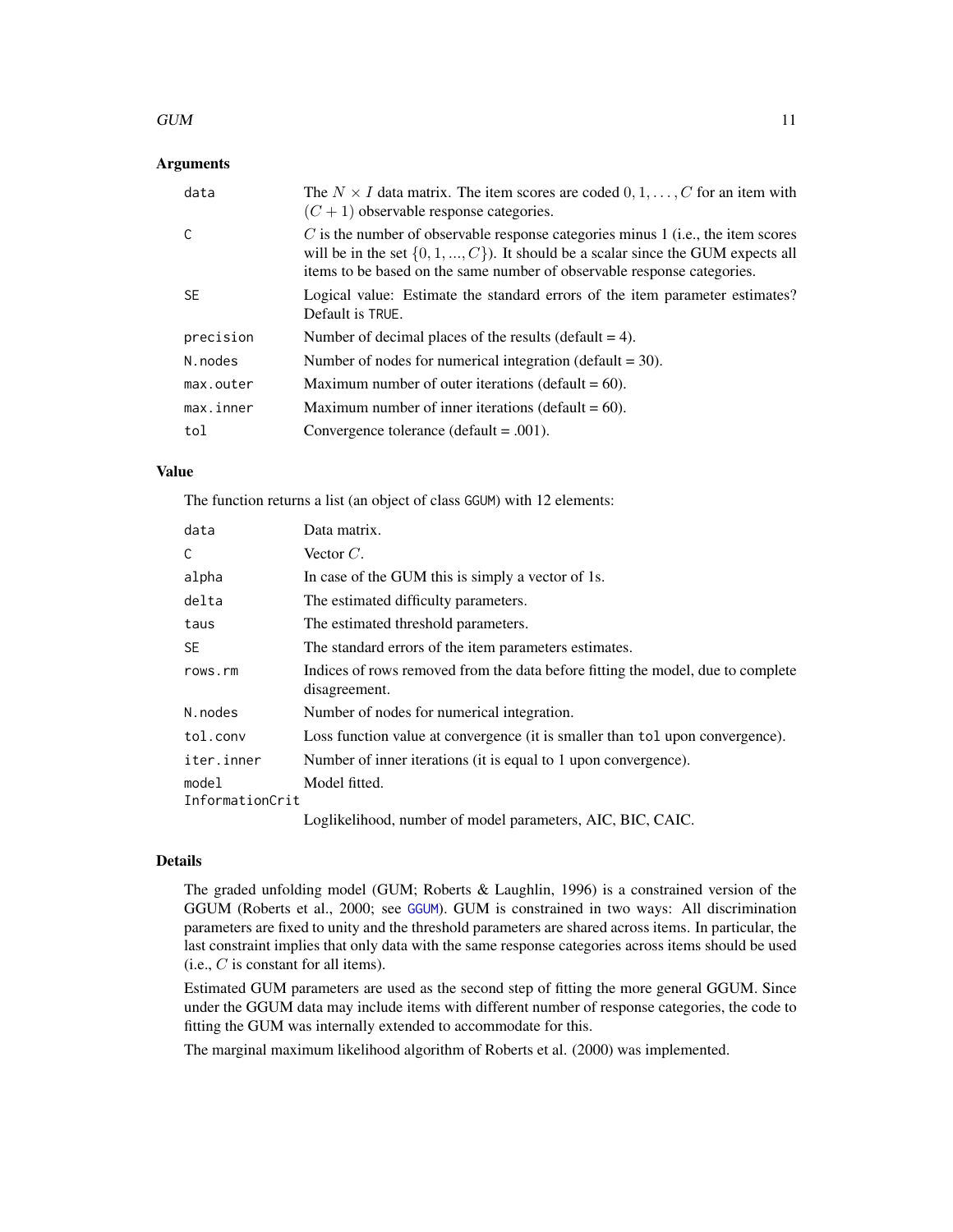## <span id="page-11-0"></span>Author(s)

Jorge N. Tendeiro, <j.n.tendeiro@rug.nl>

## References

Roberts JS, Laughlin JE (1996). "A unidimensional item response theory model for unfolding responses from a graded disagree-agree response scale." *Applied Psychological Measurement*, 20, 231-255.

Roberts JS, Donoghue JR, Laughlin JE (2000). "A general item response theory model for unfolding unidimensional polytomous responses." *Applied Psychological Measurement*, 24, 3-32.

## Examples

```
# Generate data:
gen <- GenData.GGUM(400, 5, 3, "GUM", seed = 139)
# Fit the GUM:
fit <- GUM(gen$data, 3)
# Compare true and estimated item parameters:
cbind(gen$delta, fit$delta)
cbind(c(gen$taus[, 5:7]), c(fit$taus[, 5:7]))
```
<span id="page-11-1"></span>

MODFIT *MODFIT for the GGUM*

## Description

MODFIT computes the adjusted  $\chi^2$  degrees of freedom ratios ( $\chi^2/df$ ) introduced by Drasgow et al. (1995) for the GGUM.

#### Usage

```
MODFIT(IP, precision = 4)
```
## Arguments

| ΙP        | Object of class GGUM.                                     |
|-----------|-----------------------------------------------------------|
| precision | Number of decimal places of the results (default $= 4$ ). |

## Value

A list (an object of class MODFIT) with four elements: The results for singlets, doublets, triples, and a summary result.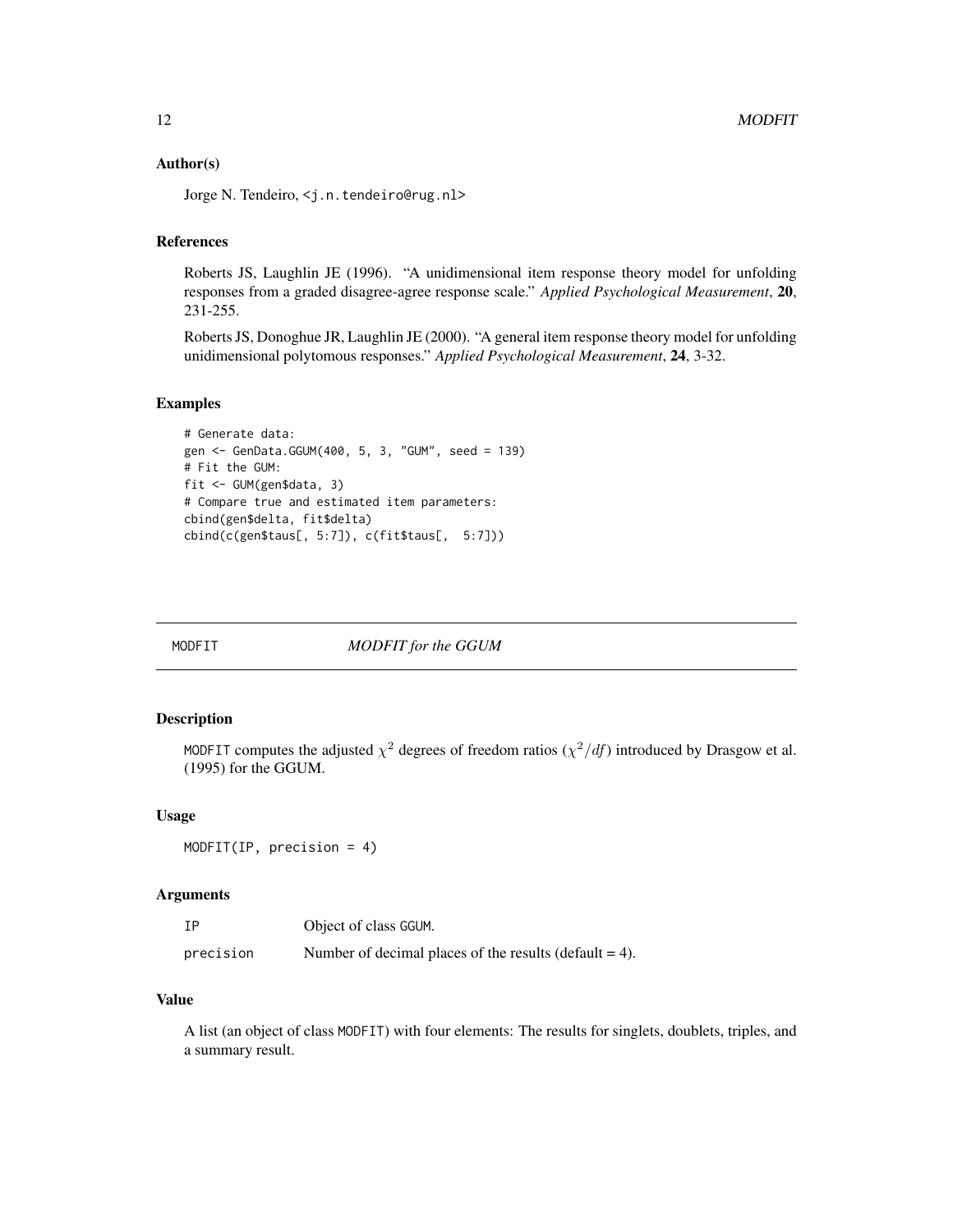#### $MODFIT$  13

#### Details

This function computes the adjusted  $\chi^2$  degrees of freedom ratios  $(\chi^2/df)$  introduced by Drasgow et al. (1995). These  $\chi^2$  statistics are based on expected frequencies that depend on the estimated item parameters and the distribution of  $\theta$ . The *unadjusted* statistic for item i is given by

$$
\chi_i^2 = \sum_{z=0}^C \frac{(O_{iz} - E_{iz})^2}{E_{iz}},
$$

chisq  $i = sum((O iz - E iz)^{2}/E iz; z = 0, ..., C)$ ,

with

$$
E_{iz} = N \int P_{iz}(\theta) \varphi(\theta) d\theta.
$$

 $O_{iz}$  is the observed frequency of choosing answer z for item i and  $\varphi(\theta)$  is the standard normal density. The equation above applies to single items ('singlets'). The formula is easily extendible to pairs and triples of items. For a large number of items, the function selects suitable subsets of doublets and triples to perform the computations since its total number increases quickly with test length (Drasgow et al., 1995).

The formula is adjusted to a sample size of 3,000, as follows (see also LaHuis et al., 2011):

$$
\chi_i^2 / df = \frac{3,000(\chi_i^2 - df)}{N} + df,
$$

where  $df$  is a number of degrees of freedom that depends on the number of singlets, doublets, and triplets.

As an heuristic, values of  $\chi^2/df$  larger than 3 are indicative of model misfit.

This function produces the same numerical results as the MODFIT program (Stark, 2001) for the GGUM.

#### Author(s)

Jorge N. Tendeiro, <j.n.tendeiro@rug.nl>

#### References

Drasgow F, Levine MV, Tsien S, Williams B, Mead AD (1995). "Fitting polytomous Item Response Theory models to multiple-choice tests." *Applied Psychological Measurement*, 19, 143-165.

LaHuis DM, Clark P, O'Brien E (2011). "An examination of I Response Theory item fit indices for the Graded Response Model." *Organizational Research Methods*, 14, 10-23.

Stark S (2001). "MODFIT version 1.1 *[Computer software]*." [https://sites.google.com/](https://sites.google.com/site/benroydo/irt-tutorial/e/MODFITforDistribution6-06-01.zip?attredirects=0) [site/benroydo/irt-tutorial/e/MODFITforDistribution6-06-01.zip?attredirects=0](https://sites.google.com/site/benroydo/irt-tutorial/e/MODFITforDistribution6-06-01.zip?attredirects=0).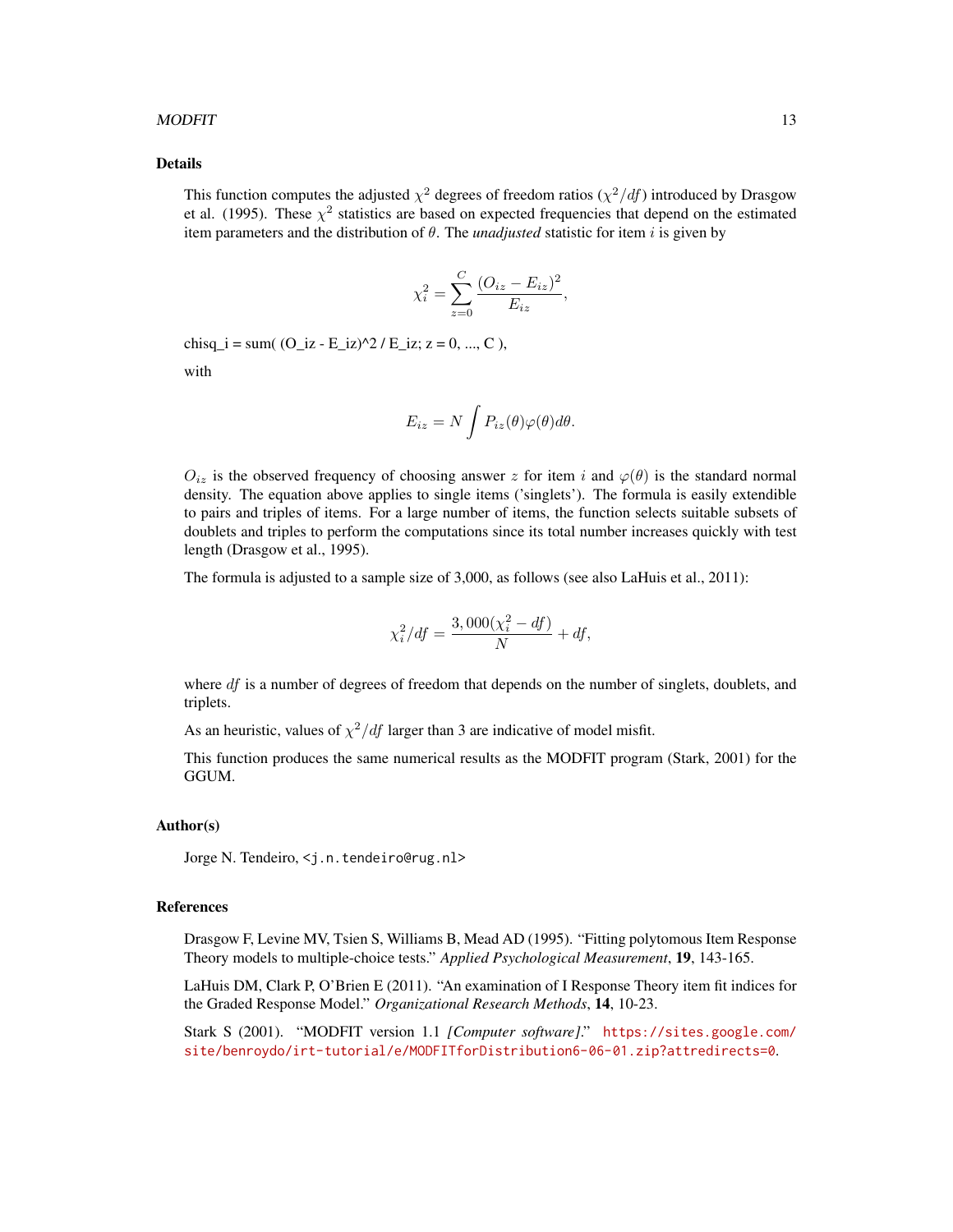## Examples

```
# For GUM:
# Generate data:
gen1 <- GenData.GGUM(400, 5, 3, "GUM", seed = 139)
# Fit the GUM:
fit1 <- GUM(gen1$data, 3)
# Compute the adjusted chi square degrees of freedom ratios:
modfit.res1 <- MODFIT(fit1)
modfit.res1$Singlets
modfit.res1$Doublets
modfit.res1$Triplets
modfit.res1$Summary
## Not run:
# For GGUM:
# Generate data:
set.seed(1); C \leq sample(3:5, 10, replace = TRUE)
gen2 <- GenData.GGUM(2000, 10, C, "GGUM", seed = 156)
# Fit the GGUM:
fit2 <- GGUM(gen2$data, C)
# Compute the adjusted chi square degrees of freedom ratios:
modfit.res2 <- MODFIT(fit1)
modfit.res2$Singlets
modfit.res2$Doublets
modfit.res2$Triplets
modfit.res2$Summary
## End(Not run)
```
<span id="page-13-1"></span>plotCRC *Plot item category response curves (CRCs)*

## Description

plot.CRC plots item CRCs for the GUM and the GGUM.

#### Usage

plotCRC(IP, items = NULL, x.lim = 4, ThetaminDelta = TRUE,  $quiet = FALSE$ )

## Arguments

| ΙP    | Object of class GGUM.                                                                      |
|-------|--------------------------------------------------------------------------------------------|
| items | Vector indicating the items for which the CRCs are to be plotted. Default is all<br>items. |
| x.lim | Controls the limits of the x-axis. Default is $-4$ through $+4$ .                          |

<span id="page-13-0"></span>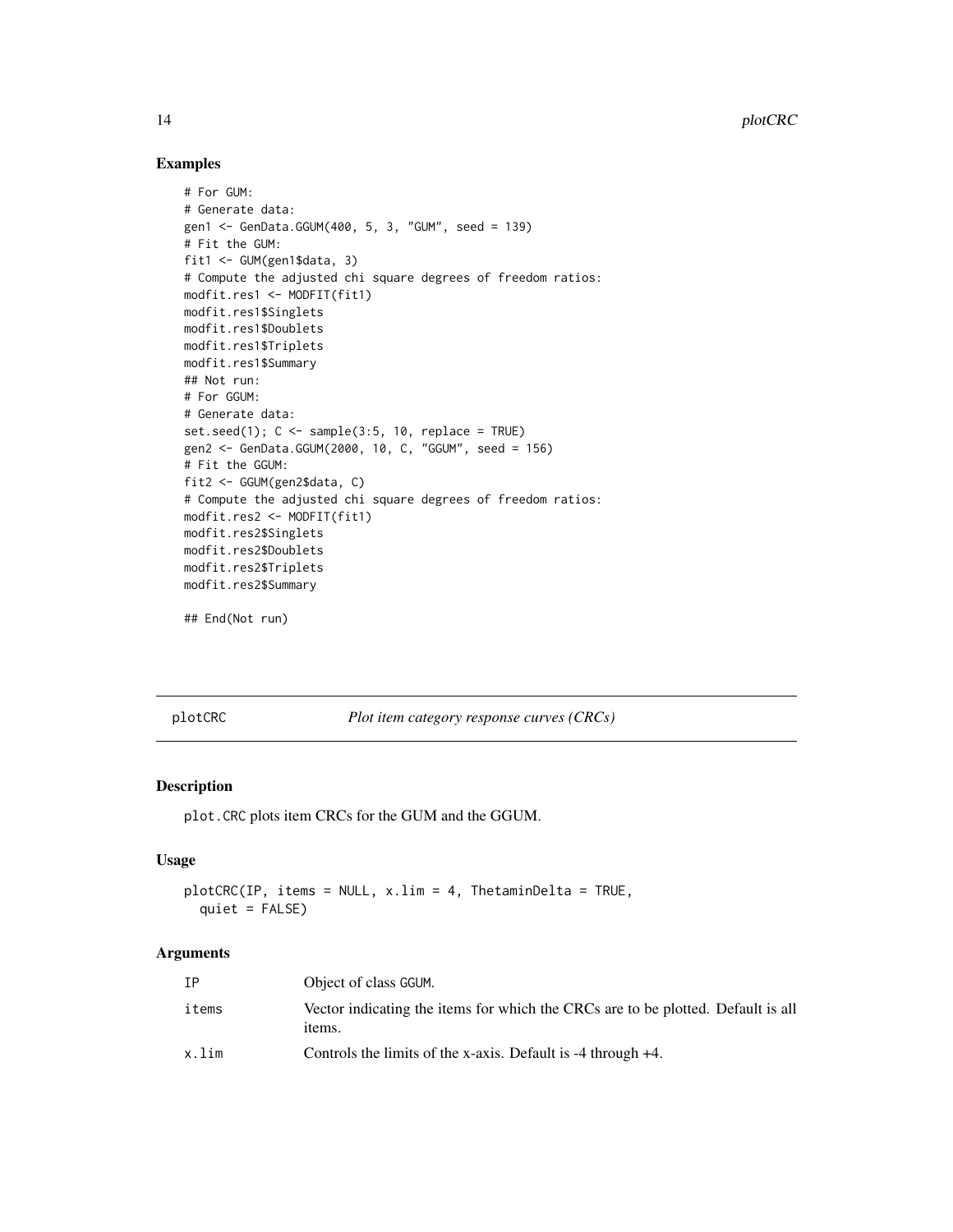#### <span id="page-14-0"></span>plotICC and the state of the state of the state of the state of the state of the state of the state of the state of the state of the state of the state of the state of the state of the state of the state of the state of th

|       | The taminDelta Logical; if TRUE, plot the CRCs centered at 0, otherwise plot the CRCs centered |
|-------|------------------------------------------------------------------------------------------------|
|       | at $\delta$ (item's difficulty). Default is TRUE.                                              |
| auiet | Render all plots for items at once? Default is FALSE.                                          |

## Value

The function returns a three-dimensional array with the probabilities associated to each item's CRC. These are the values shown in the plot.

## Details

This function plots the item category response curves (CRCs) for the requested items.

## Author(s)

Jorge N. Tendeiro, <j.n.tendeiro@rug.nl>

## Examples

```
# For GUM:
# Generate data:
gen1 <- GenData.GGUM(400, 5, 3, "GUM", seed = 139)
# Fit the GUM:
fit1 <- GUM(gen1$data, 3)
# Plot CRCs:
plotCRC(fit1, items = 1, quiet = TRUE)
## Not run:
# For GGUM:
# Generate data:
set.seed(1); C \leq sample(3:5, 10, replace = TRUE)
gen2 <- GenData.GGUM(2000, 10, C, "GGUM", seed = 156)
# Fit the GGUM:
fit2 <- GGUM(gen2$data, C)
# Plot CRCs:
plotCRC(fit2, items = 1, quiet = TRUE)
## End(Not run)
```
<span id="page-14-1"></span>

plotICC *Plot item characteristic curves (ICCs)*

## Description

plot.ICC plots the ICCs for the GUM and the GGUM.

#### Usage

```
plotICC(IP, Th, items = NULL, quiet = FALSE)
```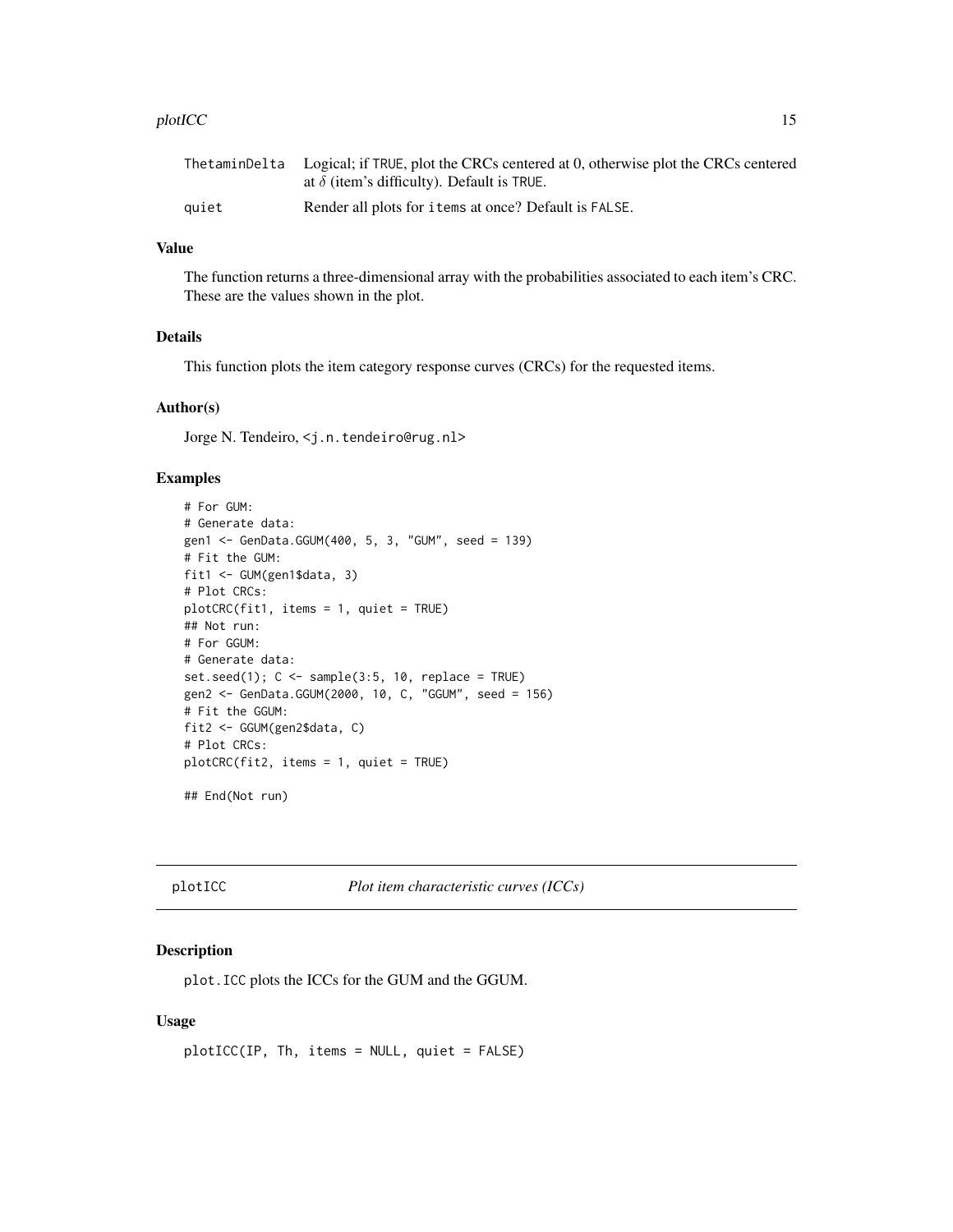#### Arguments

| IΡ    | Object of class GGUM.                                                                      |
|-------|--------------------------------------------------------------------------------------------|
| Тh    | Theta estimates from function Theta. EAP().                                                |
| items | Vector indicating the items for which the ICCs are to be plotted. Default is all<br>items. |
| quiet | Render all plots for items at once? Default is FALSE.                                      |

## Value

The function returns the correlation between observed and expected item scores (missing values pairwise removed).

## Details

This function plots the item characteristic curves (ICCs).

#### Author(s)

Jorge N. Tendeiro, <j.n.tendeiro@rug.nl>

#### Examples

```
# For GUM:
# Generate data
# (toy example: Too few items (due to computation time constraints) for
# accurate estimation of person parameters; larger number of items is
# required in practice):
gen1 <- GenData.GGUM(400, 5, 3, "GUM", seed = 139)
# Fit the GUM:
fit1 <- GUM(gen1$data, 3)
th1 <- Theta.EAP(fit1)
# Plot ICCs:
plotICC(fit1, th1, items = 1, quiet = TRUE)
## Not run:
# For GGUM:
# Generate data:
set.seed(1); C \leq sample(3:5, 10, replace = TRUE)
gen2 <- GenData.GGUM(2000, 10, C, "GGUM", seed = 156)
# Fit the GGUM:
fit2 <- GGUM(gen2$data, C)
th2 <- Theta.EAP(fit2)
# Plot ICCs:
plotICC(fit2, th2, items = 1, quiet = TRUE)
## End(Not run)
```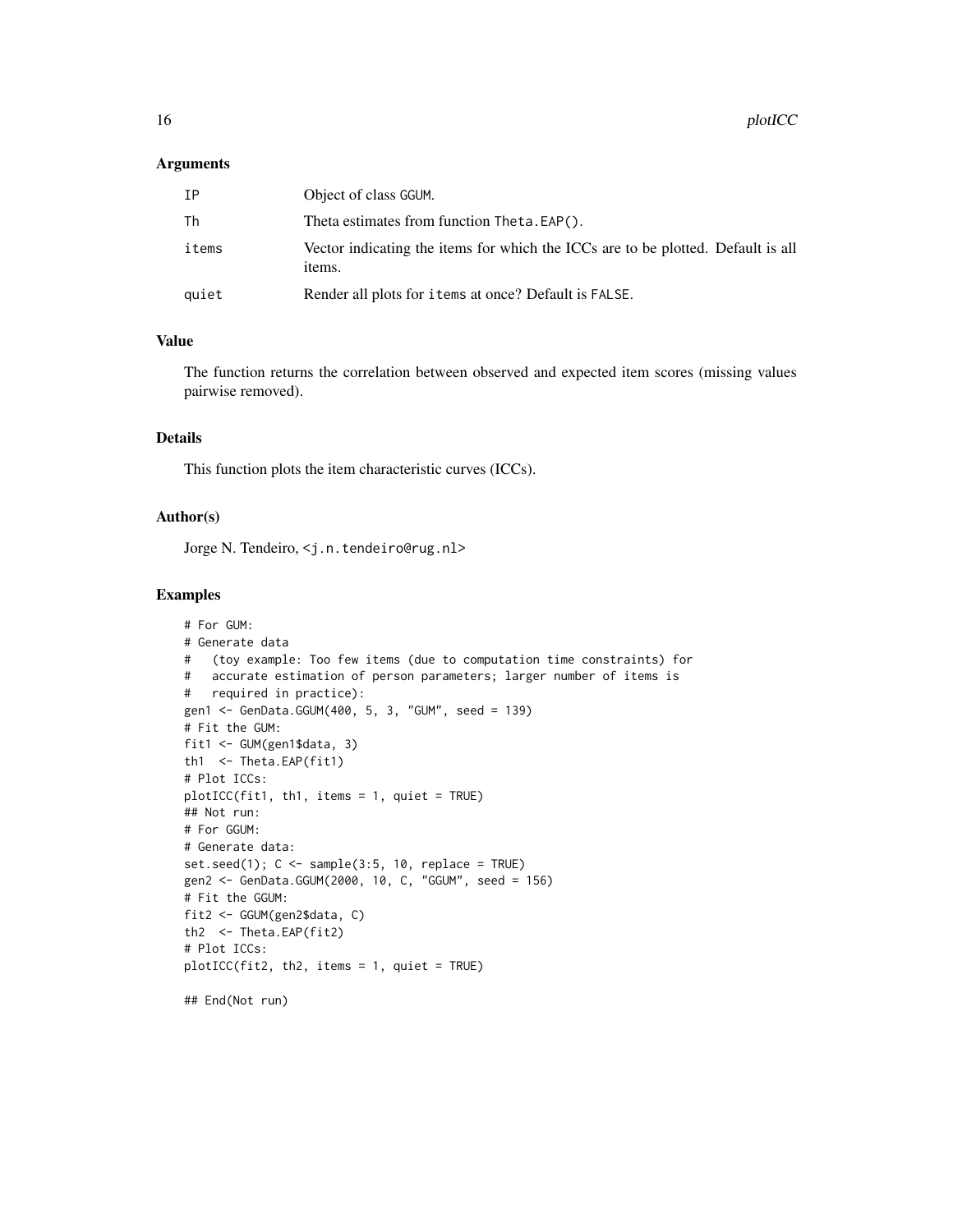<span id="page-16-1"></span><span id="page-16-0"></span>

## Description

plot.IIF plots the IIFs for the GUM and the GGUM.

## Usage

plotIIF(IP, Th, items = NULL, quiet = FALSE)

## Arguments

| IΡ    | Object of class GGUM.                                                                      |
|-------|--------------------------------------------------------------------------------------------|
| Th    | Theta estimates from function Theta. EAP().                                                |
| items | Vector indicating the items for which the ICCs are to be plotted. Default is all<br>items. |
| quiet | Render all plots for items at once? Default is FALSE.                                      |

## Value

The function returns the  $(x, y)$  coordinates of the IIFs.

#### Details

This function plots the item information functions (IIFs).

#### Author(s)

Jorge N. Tendeiro, <j.n.tendeiro@rug.nl>

## Examples

```
# For GUM:
# Generate data
# (toy example: Too few items (due to computation time constraints) for
# accurate estimation of person parameters; larger number of items is
# required in practice):
gen1 <- GenData.GGUM(400, 5, 3, "GUM", seed = 139)
# Fit the GUM:
fit1 <- GUM(gen1$data, 3)
th1 <- Theta.EAP(fit1)
# Plot IIFs:
plotIIF(fit1, th1, items = 1, quiet = TRUE)
## Not run:
# For GGUM:
# Generate data:
set.seed(1); C \leq - sample(3:5, 10, replace = TRUE)
```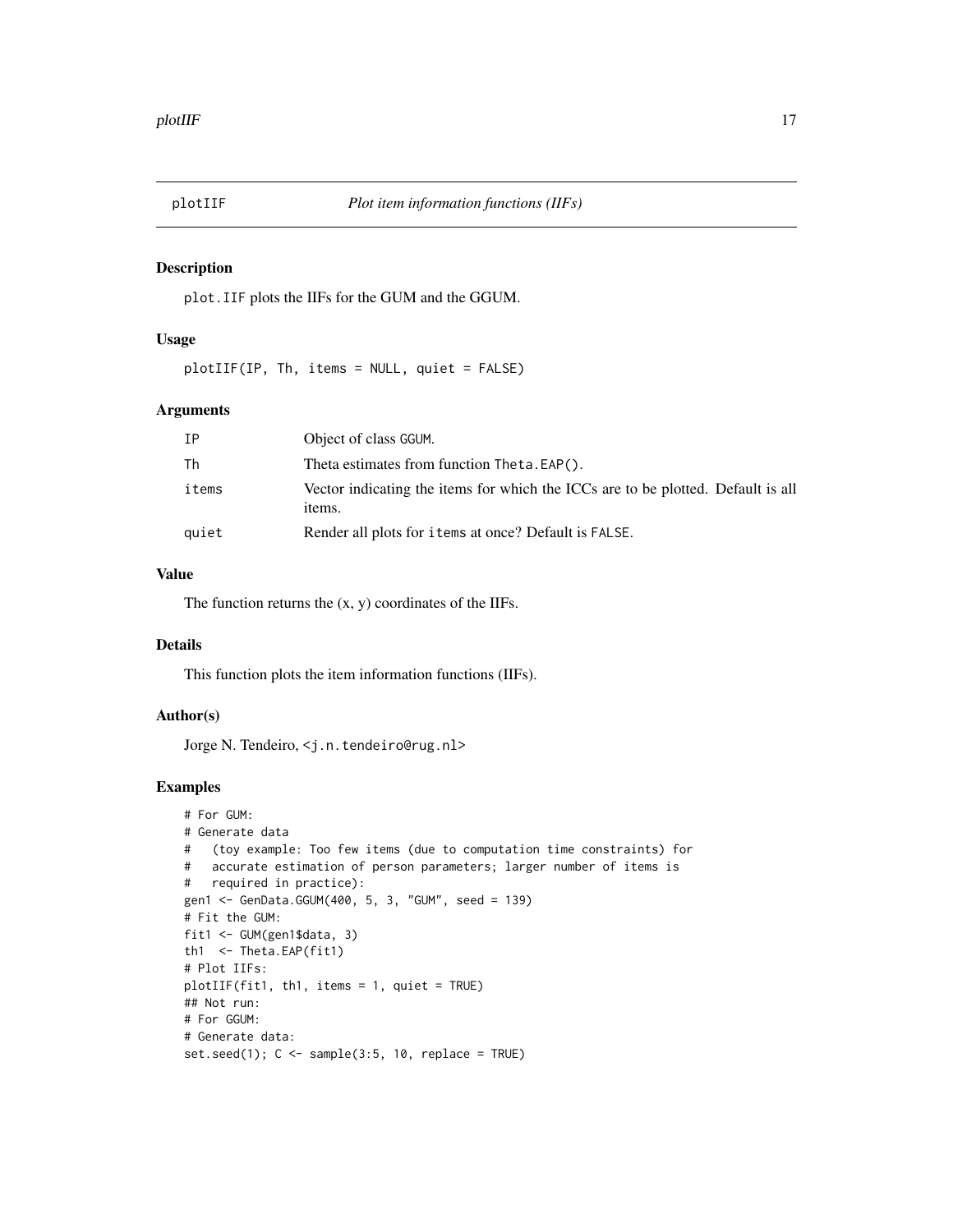#### <span id="page-17-0"></span>18 plotTCC

```
gen2 <- GenData.GGUM(2000, 10, C, "GGUM", seed = 156)
# Fit the GGUM:
fit2 <- GGUM(gen2$data, C)
th2 <- Theta.EAP(fit2)
# Plot IIFs:
plotIIF(fit2, th2, items = 1, quiet = TRUE)
## End(Not run)
```
<span id="page-17-1"></span>plotTCC *Plot test characteristic curve (TCC)*

## Description

plot.TCC plots the TCC for the GUM and the GGUM.

## Usage

plotTCC(IP, Th)

## Arguments

| IΡ | Object of class GGUM.                      |
|----|--------------------------------------------|
| Th | Theta estimates from function Theta.EAP(). |

## Value

The function returns a list with three elements:

| coords            | $(x, y)$ coordinates of the TCC.                                                             |  |
|-------------------|----------------------------------------------------------------------------------------------|--|
| cor.OBS.EXP       | Correlation between observed and expected test scores (missing values pairwise)<br>removed). |  |
| cor.OBS.EXP.means |                                                                                              |  |
|                   | Correlation between observed and expected mean test scores (missing values)                  |  |
|                   | pairwise removed). The $\theta$ interval between $-4$ through $+4$ is divided in 100         |  |

subintervals of equal length. The observed and expected mean scores are com-

puted for each subinterval.

## Details

This function plots the test characteristic curve (TCC).

## Author(s)

Jorge N. Tendeiro, <j.n.tendeiro@rug.nl>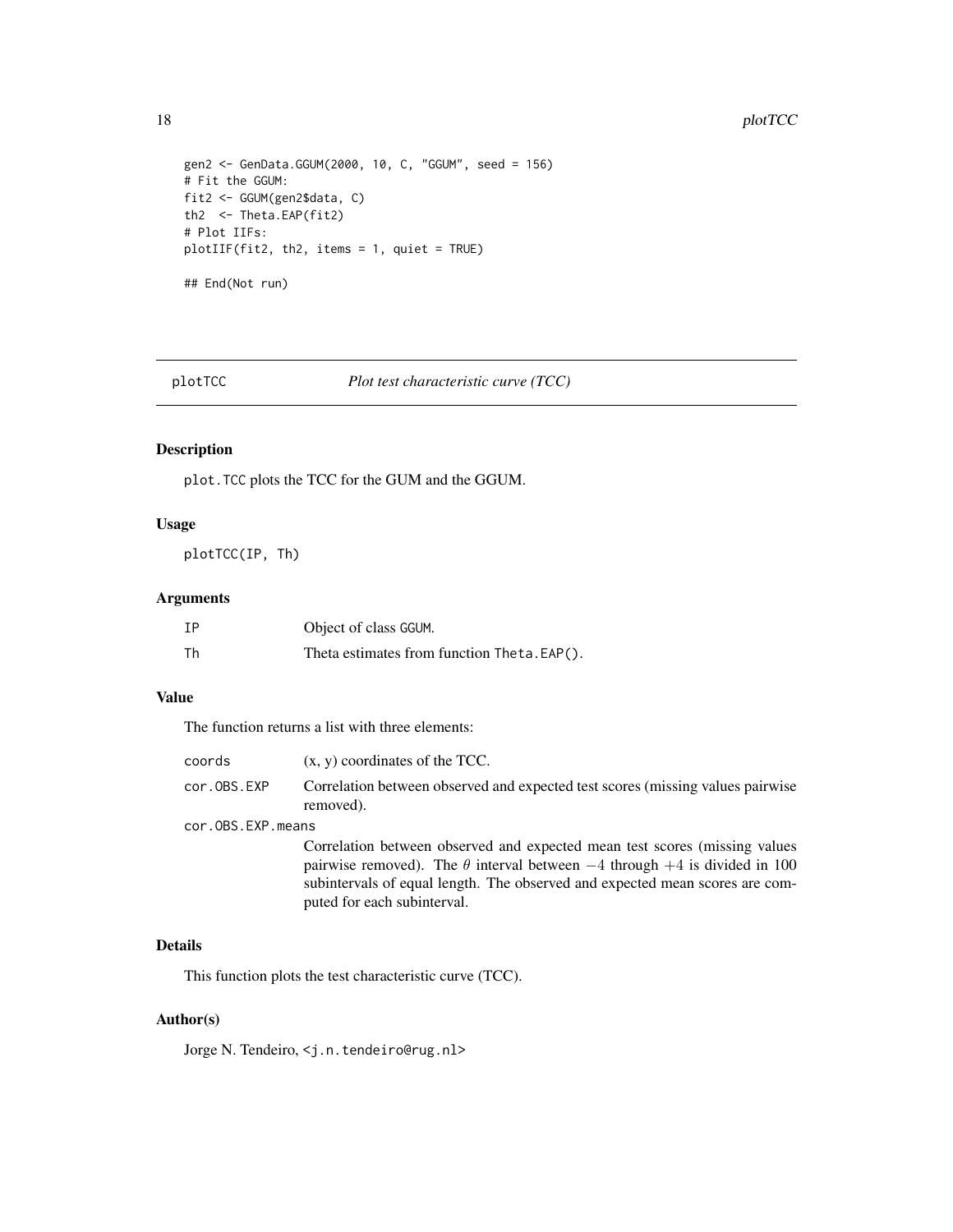#### <span id="page-18-0"></span>plotTIF 19

## Examples

```
# For GUM:
# Generate data
# (toy example: Too few items (due to computation time constraints) for
# accurate estimation of person parameters; larger number of items is
# required in practice):
gen1 <- GenData.GGUM(400, 5, 3, "GUM", seed = 139)
# Fit the GUM:
fit1 <- GUM(gen1$data, 3)
th1 <- Theta.EAP(fit1)
# Plot TCC:
plotTCC(fit1, th1)
## Not run:
# For GGUM:
# Generate data:
set.seed(1); C \leq - sample(3:5, 10, replace = TRUE)
gen2 <- GenData.GGUM(2000, 10, C, "GGUM", seed = 156)
# Fit the GGUM:
fit2 <- GGUM(gen2$data, C)
th2 <- Theta.EAP(fit2)
# Plot TCC:
plotTCC(fit2, th2)
```
## End(Not run)

<span id="page-18-1"></span>

plotTIF *Plot test information function (TIF)*

#### Description

plot.TIF plots the TIF for the GUM and the GGUM.

## Usage

plotTIF(IP, Th)

## Arguments

| IΡ | Object of class GGUM.                       |
|----|---------------------------------------------|
| Th | Theta estimates from function Theta. EAP(). |

## Value

The function returns the (x, y) coordinates of the TIF.

## Details

This function plots the test information function (TIF).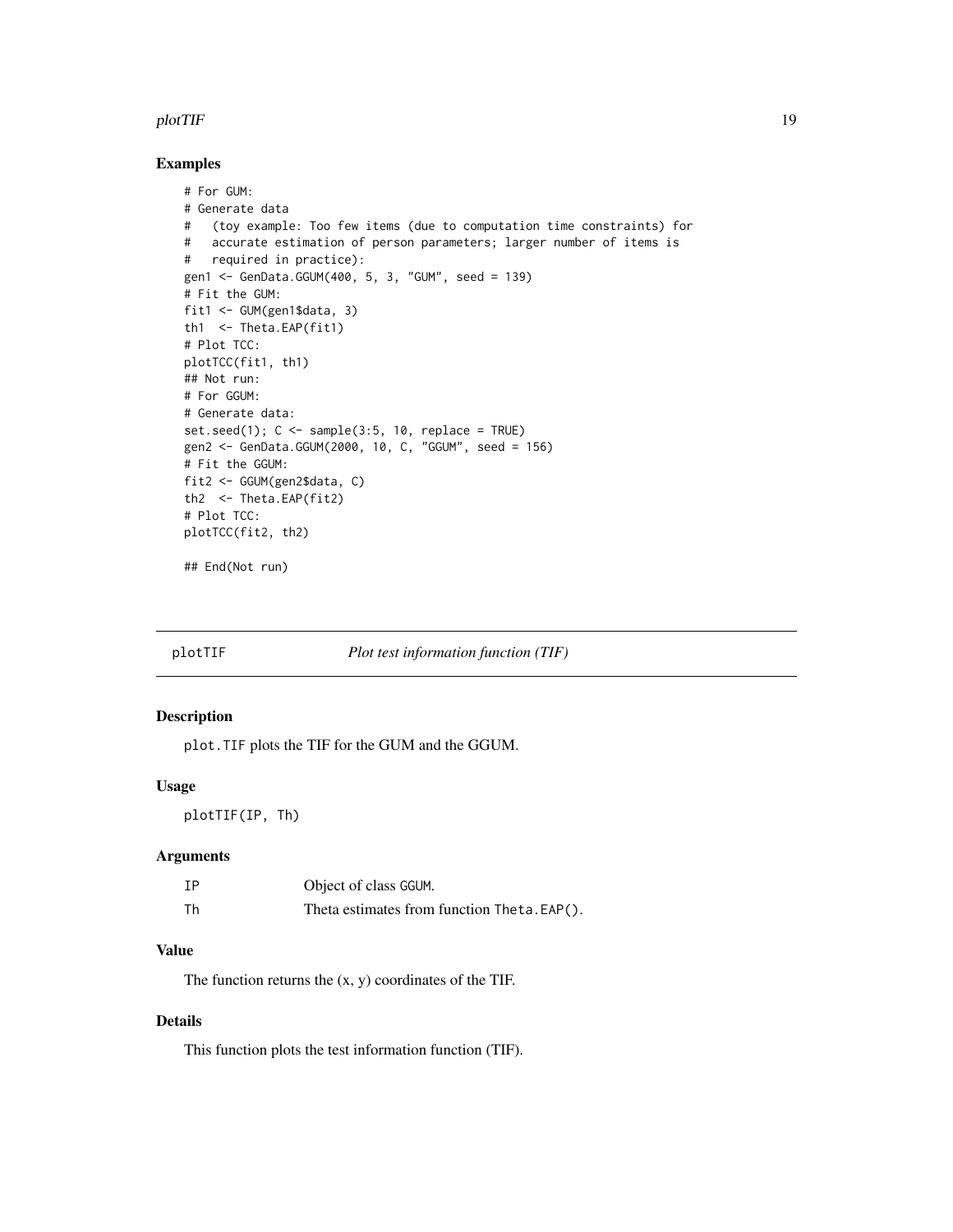## Author(s)

Jorge N. Tendeiro, <j.n.tendeiro@rug.nl>

#### Examples

```
# For GUM:
# Generate data
# (toy example: Too few items (due to computation time constraints) for
# accurate estimation of person parameters; larger number of items is
# required in practice):
gen1 <- GenData.GGUM(400, 5, 3, "GUM", seed = 139)
# Fit the GUM:
fit1 <- GUM(gen1$data, 3)
th1 <- Theta.EAP(fit1)
# Plot TIF:
plotTIF(fit1, th1)
## Not run:
# For GGUM:
# Generate data:
set.seed(1); C \leq sample(3:5, 10, replace = TRUE)
gen2 <- GenData.GGUM(2000, 10, C, "GGUM", seed = 156)
# Fit the GGUM:
fit2 <- GGUM(gen2$data, C)
th2 <- Theta.EAP(fit2)
# Plot TIF:
plotTIF(fit2, th2)
## End(Not run)
```
<span id="page-19-1"></span>probs.GGUM *Compute model probabilities for the GGUM*

#### Description

probs.GGUM computes model probabilities for the GGUM (and the GUM) for given item and person parameters.

#### Usage

```
probs.GGUM(alpha, delta, taus, theta, C)
```
## Arguments

| alpha | A vector of length I with the discrimination parameters.                           |
|-------|------------------------------------------------------------------------------------|
| delta | A vector of length I with the difficulty parameters.                               |
| taus  | An $I \times M$ matrix with the threshold parameters $(M = 2 \times \max C + 1)$ . |
| theta | A vector of length $N$ with the person parameters.                                 |

<span id="page-19-0"></span>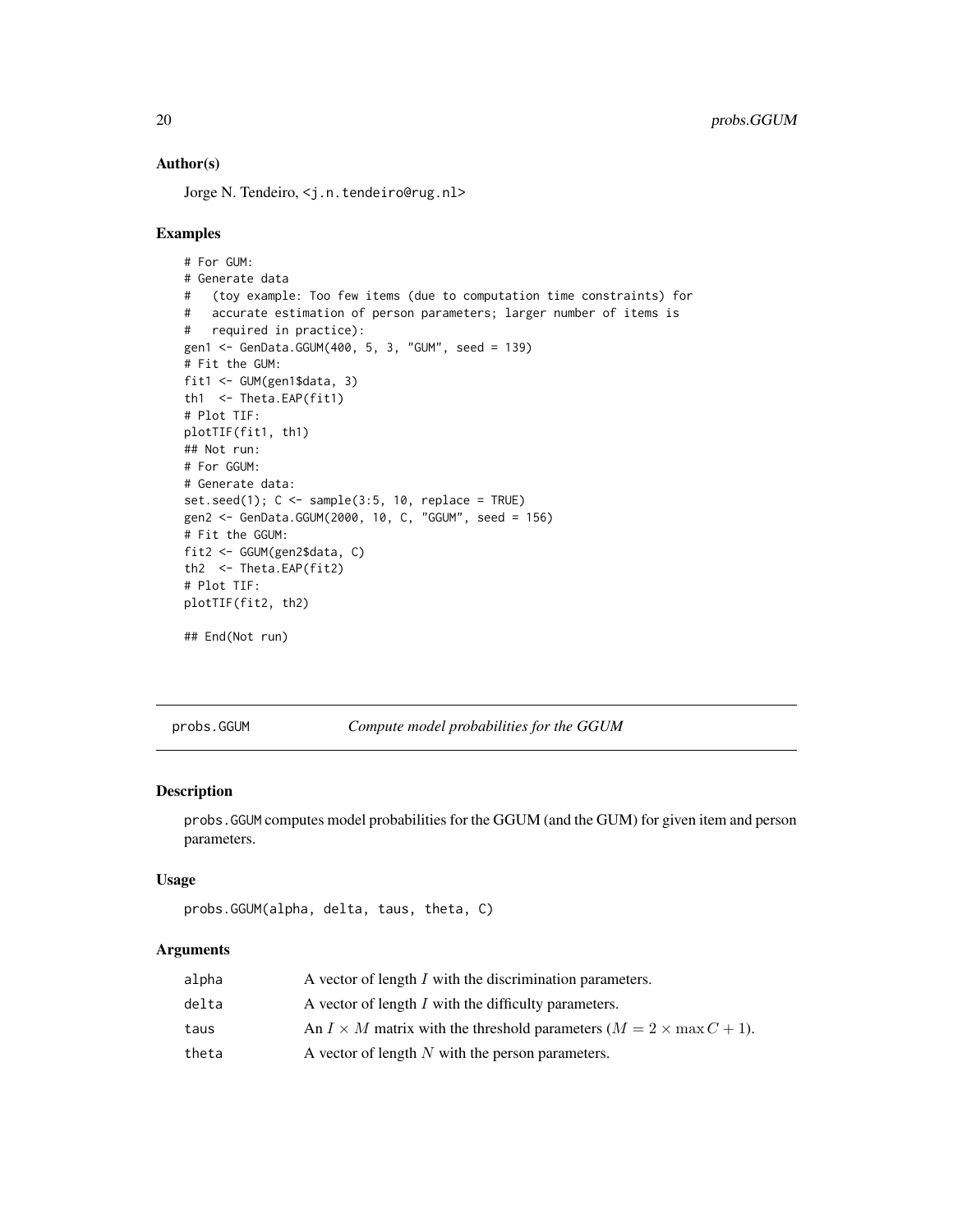<span id="page-20-0"></span>C is the number of observable response categories minus 1 (i.e., the item scores will be in the set  $\{0, 1, ..., C\}$ ). It should either be a vector of I elements or a scalar. In the latter case, it is assumed that  $C$  applies to all items.

## Value

The function returns an  $N \times I \times K$  array with the GGUM probabilities, with  $K = \max C +$ 1. To retrieve the GUM-based probabilities just constrain alpha to a unit vector of length I (i.e., alpha =  $rep(1, 1)$ ). In this case, make sure C is constant across items.

#### Details

This function computes the GGUM-based probabilities for all (person, item, response category) combinations. For the GGUM formula see the help for function GGUM ([GGUM](#page-7-1)).

## Author(s)

Jorge N. Tendeiro, <j.n.tendeiro@rug.nl>

#### Examples

```
C \leq -c(3, 3, 3, 5, 5)gen <- GenData.GGUM(10, 5, C, seed = 456)
gen.alpha <- gen$alpha.gen
gen.delta <- gen$delta.gen
gen.taus <- gen$taus.gen
gen.theta <- gen$theta.gen
# Compute model probabilities for the parameters above:
Ps <- probs.GGUM(gen.alpha, gen.delta, gen.taus, gen.theta, C)
Ps
# In particular, the sum of the probabilities across all response options
# (i.e., the third dimension) should be 1 for all (person, item) combinations:
apply(Ps, 1:2, sum)
```
<span id="page-20-1"></span>read.item.GGUM2004 *Read 'GGUM2004' item estimates into R*

## Description

read.item.GGUM2004 reads the output files from 'GGUM2004' with the item parameters. Both the item parameter estimates and their standard errors are imported into R.

#### Usage

```
read.item.GGUM2004(temp.dir = "C:/GGUM2004/TEMPFILE", precision = 4)
```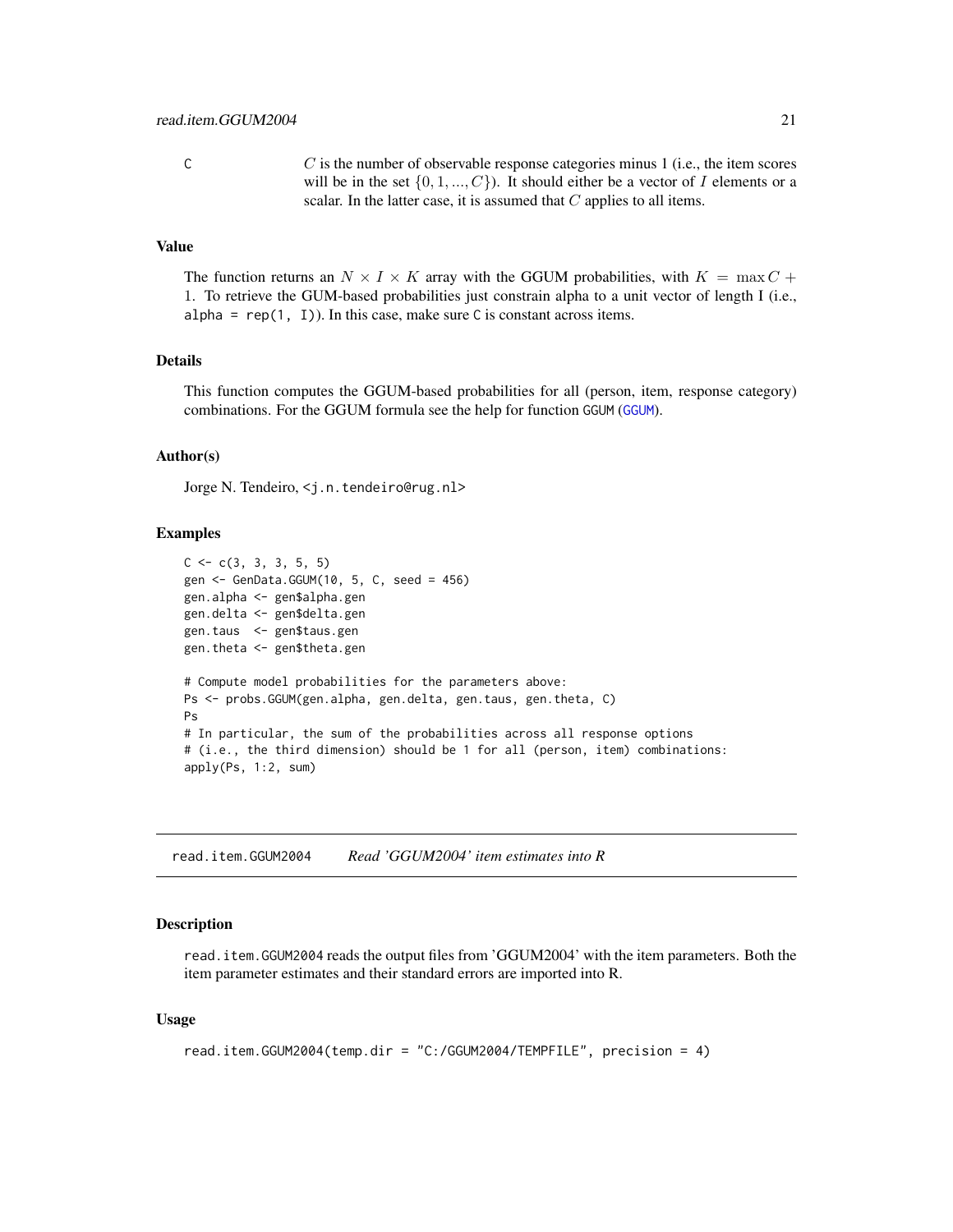#### Arguments

| temp.dir  | The directory where 'GGUM2004' saved the output. By default, it is "C:/GGUM2004/TEMPFILE". |
|-----------|--------------------------------------------------------------------------------------------|
| precision | Number of decimal places of the results (default $= 4$ ).                                  |

#### Value

read.item.GGUM2004 returns a list cointaning the following components:

| alpha   | The estimated discrimination parameters (for GGUM).                                                                                                                                                                                          |
|---------|----------------------------------------------------------------------------------------------------------------------------------------------------------------------------------------------------------------------------------------------|
| delta   | The estimated difficulty parameters.                                                                                                                                                                                                         |
| taus    | The estimated threshold parameters.                                                                                                                                                                                                          |
| alphaSE | The standard errors for the estimated discrimination parameters (for GGUM).                                                                                                                                                                  |
| deltaSE | The standard errors for the estimated difficulty parameters.                                                                                                                                                                                 |
| tausSE  | The standard errors for the estimated threshold parameters (above zero; recall<br>that the threshold parameters are constrained to symmetry around zero, that is,<br>$\tau_{i(C+1)} = 0$ and $\tau_{iz} = -\tau_{i(M-z+1)}$ for $z \neq 0$ . |

## Details

Observe that this function is optimized for the Windows operating system because 'GGUM2004' is a Windows program.

## Author(s)

Sebastian Castro-Alvarez, <secastroal@gmail.com>

## References

Roberts JS, Donoghue JR, Laughlin JE (2000). "A general item response theory model for unfolding unidimensional polytomous responses." *Applied Psychological Measurement*, 24, 3-32.

Roberts JS, Fang H, Cui W, Wang Y (2006). "GGUM2004: A Windows-Based Program to Estimate Parameters in the Generalized Graded Unfolding Model." *Applied Psychological Measurement*, 30, 64-65.

## Examples

```
## Not run:
# If the 'GGUM2004' output files are in the default directory
# (C:/GGUM2004/TEMPFILE), then simply execute
read.item.GGUM2004()
```
## End(Not run)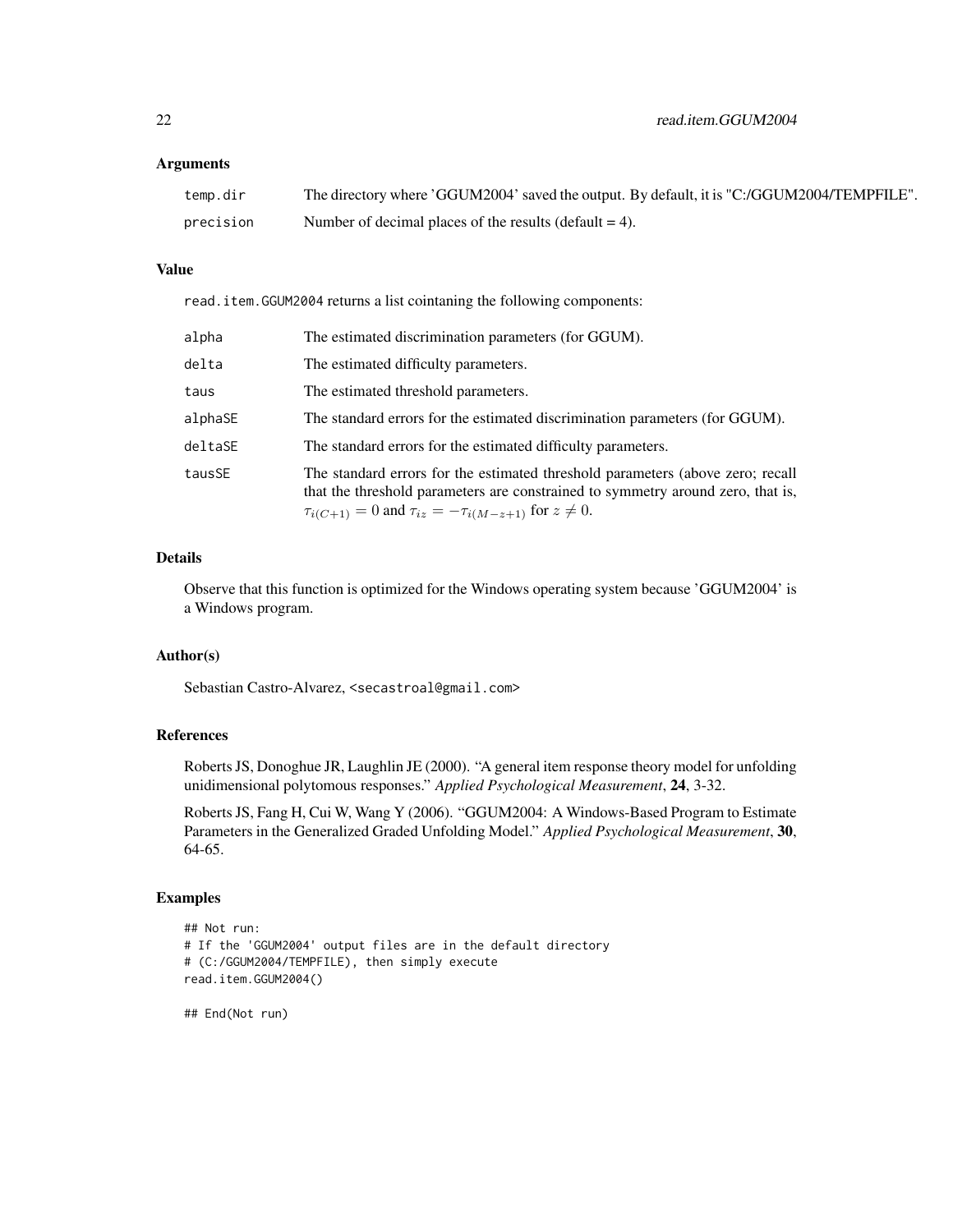<span id="page-22-1"></span><span id="page-22-0"></span>read.person.GGUM2004 *Read 'GGUM2004' person estimates into R*

## Description

read.person.GGUM2004 reads the output files from 'GGUM2004' with the person parameters. Both the person parameter estimates and their standard errors are imported into R.

#### Usage

```
read.person.GGUM2004(temp.dir = "C:/GGUM2004/TEMPFILE", precision = 4)
```
#### Arguments

| temp.dir  | The directory where 'GGUM2004' saved the output. By default, it is "C:/GGUM2004/TEMPFILE". |
|-----------|--------------------------------------------------------------------------------------------|
| precision | Number of decimal places of the results (default $= 4$ ).                                  |

## Value

An  $N \times 3$  matrix is returned, where N is the number of persons. The first column is the person ID, the second column has the person parameter estimates, and the last column has the standard errors.

## Details

Observe that this function is optimized for the Windows operating system because 'GGUM2004' is a Windows program.

## Author(s)

Sebastian Castro-Alvarez, <secastroal@gmail.com>

## References

Roberts JS, Fang H, Cui W, Wang Y (2006). "GGUM2004: A Windows-Based Program to Estimate Parameters in the Generalized Graded Unfolding Model." *Applied Psychological Measurement*, 30, 64-65.

## Examples

```
## Not run:
# If the 'GGUM2004' output files are in the default directory
# (C:/GGUM2004/TEMPFILE), then simply execute
read.person.GGUM2004()
```
## End(Not run)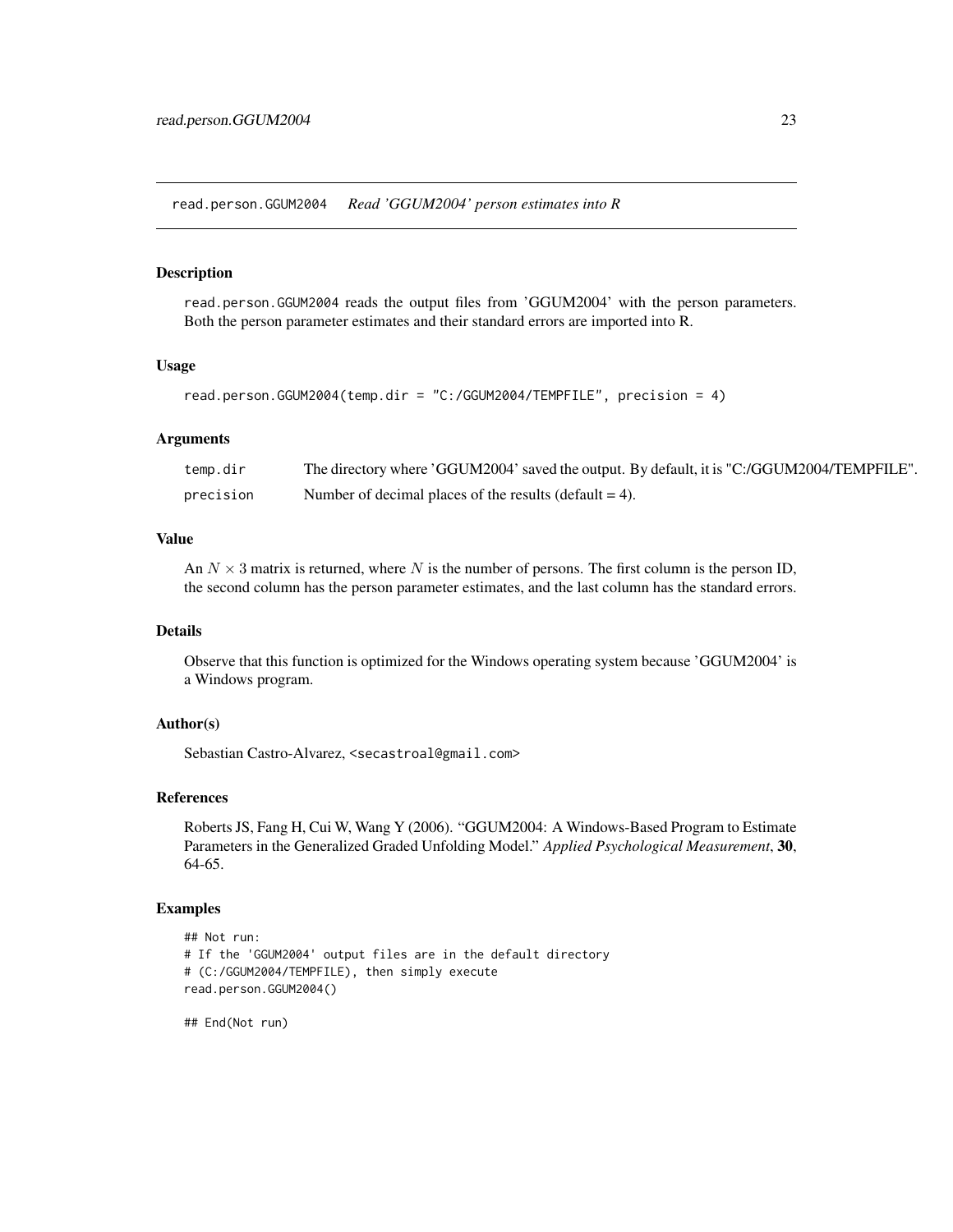<span id="page-23-1"></span><span id="page-23-0"></span>

## Description

run.GGUM2004 executes a previously exported 'GGUM2004' command file (via function [write.GGUM2004](#page-26-1)). It returns the execution time, the item parameter estimates, and the person parameter estimates.

## Usage

```
run.GGUM2004(cmd.file = "cmd", data.file = "data",
 datacmd.dir = tempdir(), prog.dir = "C://GGUM2004", precision = 4)
```
#### Arguments

| cmd.file    | A character string defining the name of the command file. No file extension is<br>required.                                                                                                                                                                                                |
|-------------|--------------------------------------------------------------------------------------------------------------------------------------------------------------------------------------------------------------------------------------------------------------------------------------------|
| data.file   | A character string defining the name of the data file. No file extension is re-<br>quired.                                                                                                                                                                                                 |
| datacmd.dir | A character string defining the path to the directory where both the data file<br>(identified by the data. file parameter and exported by function export. GGUM2004)<br>and the command file (identified by the cmd. file parameter and exported by<br>function write.GGUM2004) are saved. |
| prog.dir    | A character string defining the directory where 'GGUM2004' is installed (de-<br>fault: "C:/GGUM2004").                                                                                                                                                                                     |
| precision   | Number of decimal places of the results (default $= 4$ ).                                                                                                                                                                                                                                  |

## Value

run.GGUM2004 returns a list cointaning the following components:

| time  | The 'GGUM2004' execution time.                             |
|-------|------------------------------------------------------------|
| alpha | The estimated discrimination parameters (for GGUM).        |
| delta | The estimated difficulty parameters.                       |
| taus  | The estimated threshold parameters.                        |
| SE    | The standard errors for the estimated item parameters.     |
| theta | The estimated person parameters and their standard errors. |

## Details

Function run.GGUM2004 runs internally both functions [read.item.GGUM2004](#page-20-1) (to import the 'GGUM2004' item estimates into R) and [read.person.GGUM2004](#page-22-1) (to import the 'GGUM2004' person estimates into R).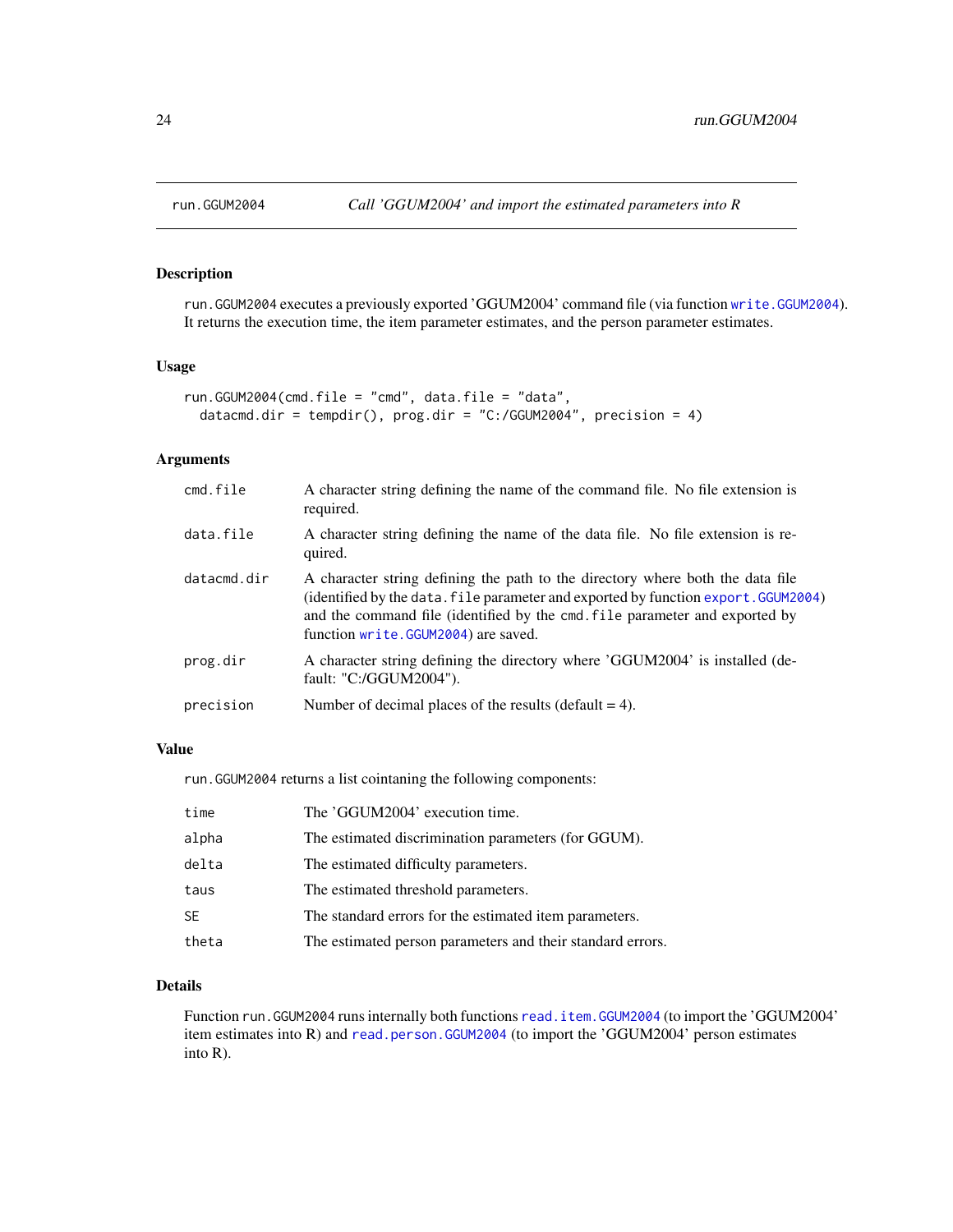#### <span id="page-24-0"></span>Theta.EAP 25

By experience, we noticed that long directory paths (especially if spaces are included) make 'GGUM2004' fail to execute with error file not found. Therefore, a good advice is to choose datacmd.dir and prog.dir wisely (short paths, no spaces).

Observe that this function is optimized for the Windows operating system because 'GGUM2004' is a Windows program.

## Author(s)

Sebastian Castro-Alvarez, <secastroal@gmail.com>

#### References

Roberts JS, Fang H, Cui W, Wang Y (2006). "GGUM2004: A Windows-Based Program to Estimate Parameters in the Generalized Graded Unfolding Model." *Applied Psychological Measurement*, 30, 64-65.

#### Examples

```
## Not run:
# Generate data:
C \leq -c(3, 3, 3, 5, 5, 5)I \le -6gen <- GenData.GGUM(750, I, C, seed = 125)
# Export data to 'GGUM2004':
export.GGUM2004(gen$data)
# Write command file:
write.GGUM2004(I, C, model = "GGUM")# Run 'GGUM2004':
res.GGUM2004 <- run.GGUM2004()
## End(Not run)
```
<span id="page-24-1"></span>Theta.EAP *Estimate thetas and their SEs (GUM, GGUM)*

## Description

Theta.EAP estimates the person theta parameters via EAP.

## Usage

```
Theta.EAP(IP, SE = TRUE, precision = 4, N.nodes = 30)
```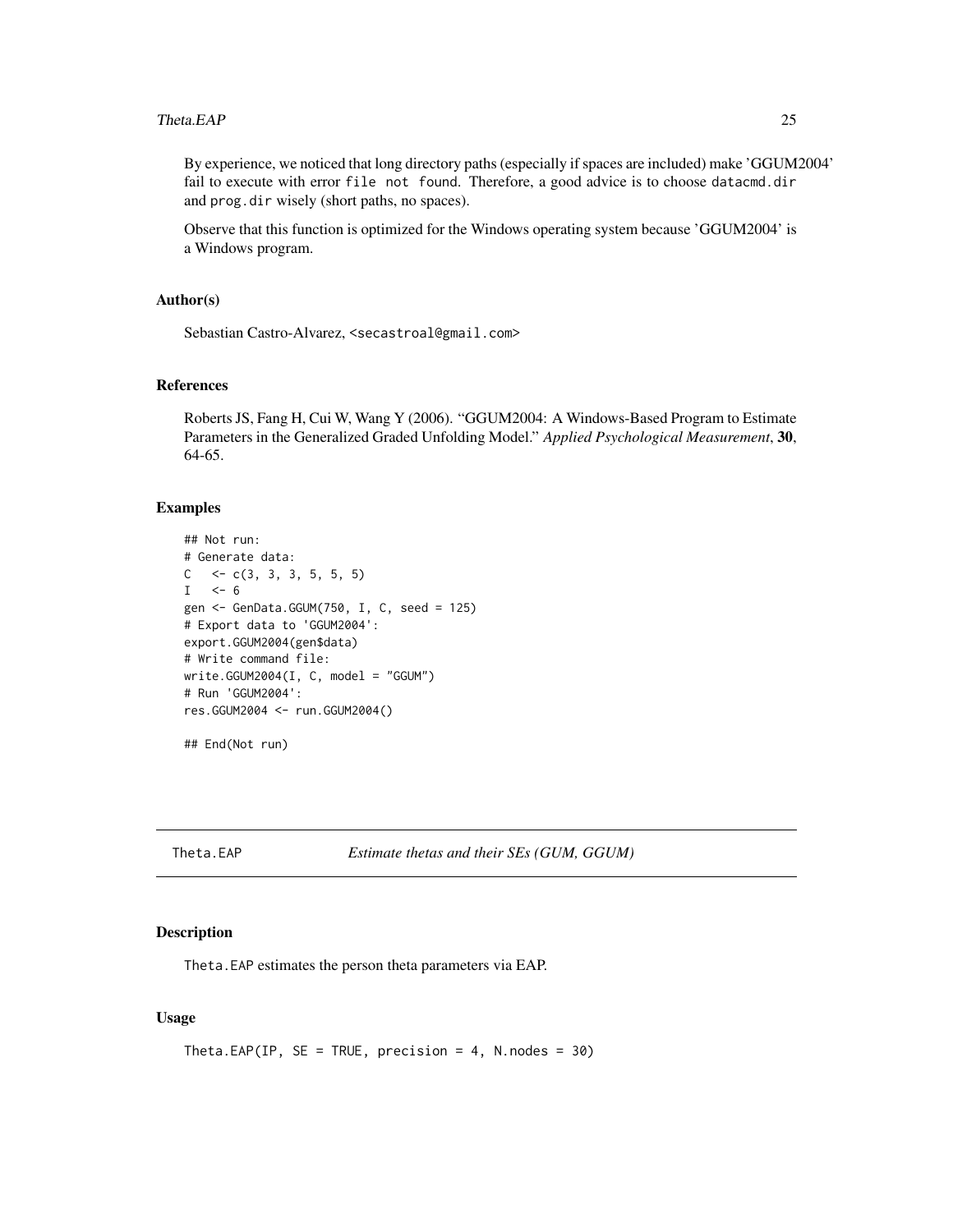## Arguments

| TP        | Object of class GGUM. The GUM/ GGUM estimated item parameters via func-<br>tions GUM()/GGUM(), respectively. |
|-----------|--------------------------------------------------------------------------------------------------------------|
| <b>SE</b> | Logical value: Estimate the standard errors of the theta estimates? Default is<br>TRUE.                      |
| precision | Number of decimal places of the results (default $= 4$ ).                                                    |
| N.nodes   | Number of nodes for numerical integration (default $=$ 30).                                                  |

## Value

If SE = TRUE, the function returns an  $N \times 2$  matrix with two columns (thetas, SEs), where N is the number of rows in the data matrix (i.e., persons). If  $SE = FALSE$ , the function returns the theta estimates as a vector of length N.

## Details

The EAP procedure used here is based on Roberts, Donoghue, and Laughlin (2000), namely Equation 25 for the  $\theta$  estimates and Equation 26 for corresponding standard errors. The EAP estimate is the posterior mean of the  $\theta$  distribution for the corresponding response pattern. The standard error is computed as an approximation to the standard deviation of the posterior distribution. See Roberts et al. (2000) for more details.

#### Author(s)

Jorge N. Tendeiro, <j.n.tendeiro@rug.nl>

## Examples

```
# For GUM:
# Generate data
# (toy example: Too few items (due to computation time constraints) for
# accurate estimation of person parameters; larger number of items is
# required in practice):
gen1 <- GenData.GGUM(400, 5, 3, "GUM", seed = 139)
# Fit the GUM:
fit1 <- GUM(gen1$data, 3)
# Estimate the theta parameters:
Theta.EAP(fit1)
## Not run:
# For GGUM:
# Generate data:
set.seed(1); C \leq sample(3:5, 10, replace = TRUE)
gen2 <- GenData.GGUM(2000, 10, C, "GGUM", seed = 156)
# Fit the GGUM:
fit2 <- GGUM(gen2$data, C)
# Estimate the theta parameters:
Theta.EAP(fit2)
```
## End(Not run)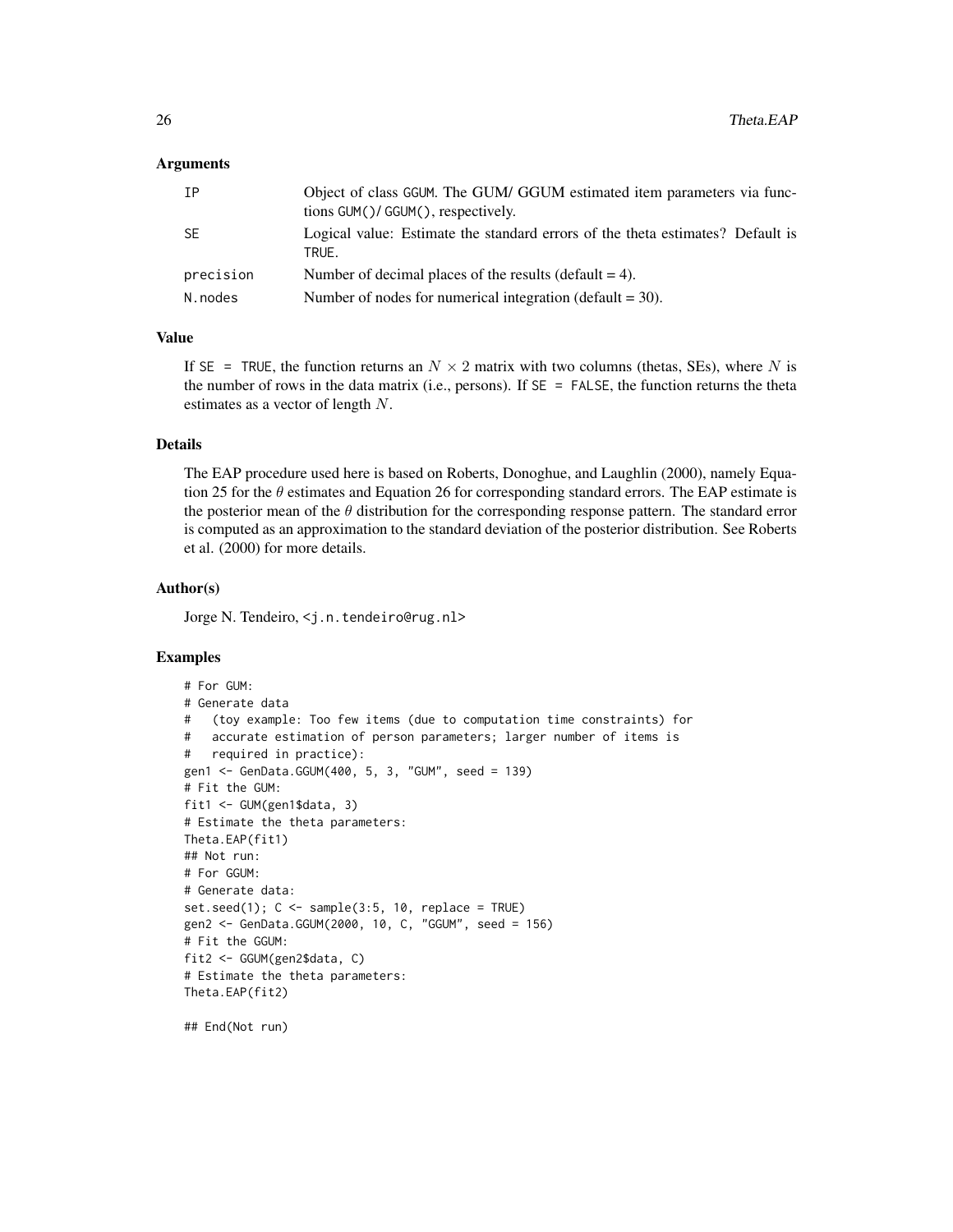<span id="page-26-1"></span><span id="page-26-0"></span>

## Description

write.GGUM2004 creates a 'GGUM2004' command file according to the test characteristics. The file is saved in the 'GGUM2004' predefined installation folder.

#### Usage

```
write.GGUM2004(I, C, cutoff = 2, model = "GGUM", cmd.file = "cmd",
  data.file = "data", data.dir = tempdir())
```
#### Arguments

| The number of items.                                                                                                                                                                                                                                                                                                                                                |
|---------------------------------------------------------------------------------------------------------------------------------------------------------------------------------------------------------------------------------------------------------------------------------------------------------------------------------------------------------------------|
| $C$ is the number of observable response categories minus 1 (i.e., the item scores<br>will be in the set $\{0, 1, , C\}$ . It should either be a vector of I elements or a<br>scalar. In the latter case it is assumed that $C$ applies to all items.                                                                                                               |
| Either a number or a vector of I elements which defines the cutoff value. Default<br>is $2$ .                                                                                                                                                                                                                                                                       |
| A string identifying the model. Possible values are "GUM" or "GGUM" (de-<br>fault).                                                                                                                                                                                                                                                                                 |
| A character string defining the name to give to the command file. No file exten-<br>sion is required.                                                                                                                                                                                                                                                               |
| A character string defining the name of the data file. No file extension is re-<br>quired.                                                                                                                                                                                                                                                                          |
| A character string defining the path to the directory where the data file (possibly<br>exported by function export. GGUM2004) is stored. This also determines the<br>directory where the command file generated by this function will be exported<br>to. By default a temporary directory is used, but the user can naturally specify a<br>directory of her choice. |
|                                                                                                                                                                                                                                                                                                                                                                     |

#### Value

A script file is saved in the directory where 'GGUM2004' is installed.

## Details

This function prepares a 'GGUM2004' friendly command script, which may be used to run the 'GGUM2004' program (Roberts, Donoghue, & Laughlin, 2000; Roberts et al., 2006). 'GGUM2004' may be executed directly or may be called from R, see [run.GGUM2004](#page-23-1).

By default and for convenience, the command script is saved in the same directory where the data file resides (data.dir). By experience, we noticed that long directory paths (especially if spaces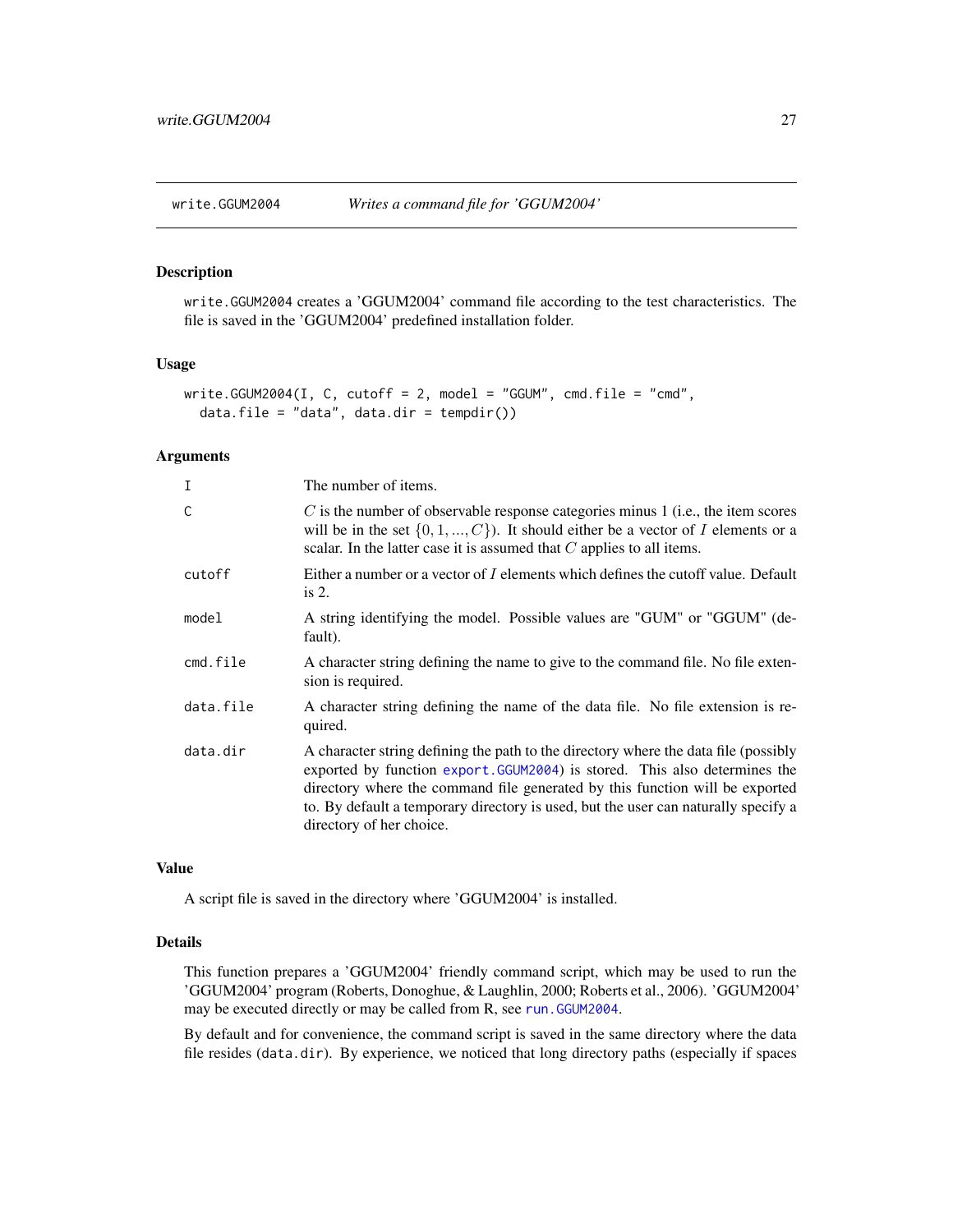are included) make 'GGUM2004' fail to execute with error file not found. Therefore, a good advice is to choose data.dir wisely (short paths, no spaces).

Observe that this function is optimized for the Windows operating system because 'GGUM2004' is a Windows program.

#### Author(s)

Sebastian Castro-Alvarez, <secastroal@gmail.com>

## References

Roberts JS, Donoghue JR, Laughlin JE (2000). "A general item response theory model for unfolding unidimensional polytomous responses." *Applied Psychological Measurement*, 24, 3-32.

Roberts JS, Fang H, Cui W, Wang Y (2006). "GGUM2004: A Windows-Based Program to Estimate Parameters in the Generalized Graded Unfolding Model." *Applied Psychological Measurement*, 30, 64-65.

## Examples

```
I \le -6C \leftarrow c(3, 3, 3, 5, 5, 5)write.GCUM2004(I, C, model = "GGUM")
```